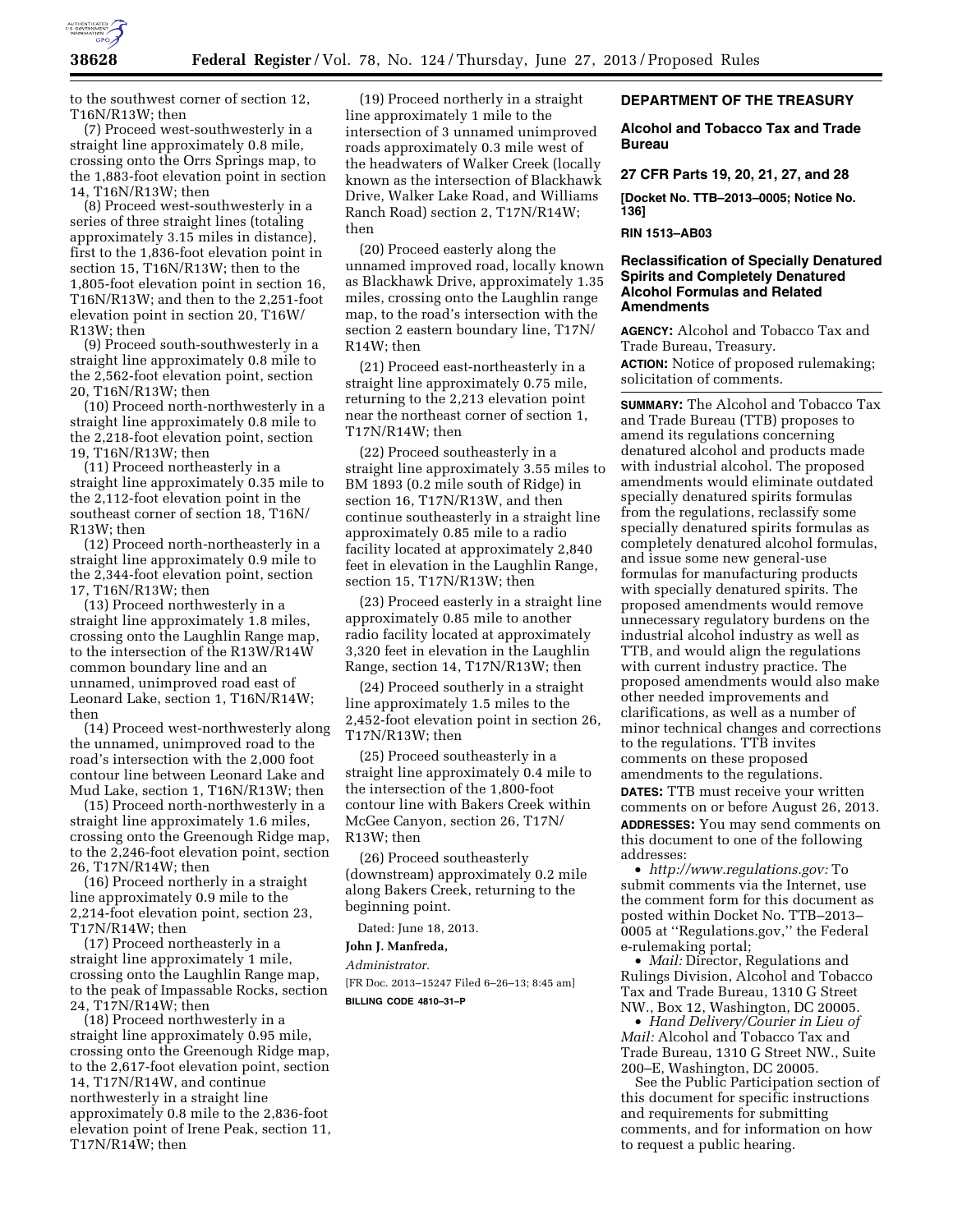You may view copies of this document, selected supporting materials, and any comments TTB receives about this proposal within Docket No. TTB–2013–0005 at *[http://](http://www.regulations.gov)  [www.regulations.gov.](http://www.regulations.gov)* A link to this Regulations.gov docket is posted on the TTB Web site at *[http://www.ttb.gov/](http://www.ttb.gov/regulations_laws/all_rulemaking.shtml) regulations*\_*laws/all*\_*[rulemaking.shtml](http://www.ttb.gov/regulations_laws/all_rulemaking.shtml)*  under Notice No. 136. You also may view copies of this document, all supporting materials, and any comments TTB receives about this proposal by appointment at the TTB Information Resource Center, 1310 G Street NW., Washington, DC 20005. Please call 202–453–2270 to make an appointment.

#### **FOR FURTHER INFORMATION CONTACT:**

Karen Welch of the Regulations and Rulings Division, Alcohol and Tobacco Tax and Trade Bureau, at 202–453– 1039, extension 046, or *[IndustrialAlcoholRegs@ttb.gov.](mailto:IndustrialAlcoholRegs@ttb.gov)* 

**SUPPLEMENTARY INFORMATION:** 

# **Authority and Background**

# *Internal Revenue Code*

Chapter 51 of the Internal Revenue Code of 1986 (IRC), 26 U.S.C. chapter 51, contains excise tax and related provisions concerning distilled spirits used for both beverage and nonbeverage purposes. The IRC imposes an excise tax rate of \$13.50 per proof gallon on distilled spirits (26 U.S.C. 5001). Under section 5006(a) of the IRC (26 U.S.C. 5006(a)) the excise tax on distilled spirits is generally determined at the time the distilled spirits are withdrawn from the bonded premises of a distilled spirits plant.

However, section 5214(a) of the IRC authorizes, subject to regulations prescribed by the Secretary of the Treasury, the following two types of spirits to be withdrawn free of tax:

• Spirits that have been ''denatured'' by the addition of materials that make the spirits unfit for beverage consumption; and

• Undenatured spirits for certain governmental, educational, medical, or research purposes.

Section 5214(a)(1) of the IRC permits the withdrawal of denatured spirits free of tax for:

• Exportation;

• Use in the manufacture of a definite chemical substance, where such distilled spirits are changed into some other chemical substance and do not appear in the finished product; or

• Any other use in the arts or industry, or for fuel, light, or power, except that, under 26 U.S.C. 5273(b), denatured spirits may not be used in the

manufacture of medicines or flavors for internal human use where any of the spirits remain in the finished product, and, under section 5273(d), denatured spirits may not be withdrawn or sold for beverage purposes.

The IRC authorizes the Secretary of the Treasury to prescribe regulations regarding the production, warehousing, denaturing, distribution, sale, export, and use of industrial alcohol in order to protect the revenue (26 U.S.C. 5201), and to regulate materials that are suitable to denature distilled spirits (26 U.S.C. 5241 and 5242). Section 5242 states that denaturing materials shall be such as to render the spirits with which they are admixed unfit for beverage or internal medicinal use and that the character and quantity of denaturing materials used shall be as prescribed by the Secretary by regulations. Furthermore, section 5273(a) of the IRC requires that any person using specially denatured spirits (which is defined in the following section of this document) to manufacture products:

 $^{\star}$   $^{\star}$   $^{\star}$  shall file such formulas and statements of process, submit such samples, and comply with such other requirements, as the Secretary shall by regulations prescribe, and no person shall use specially denatured distilled spirits in the manufacture or production of any article until approval of the article, formula, and process has been obtained from the Secretary.1

#### *Regulation of Denatured Spirits*

The Alcohol and Tobacco Tax and Trade Bureau (TTB) administers Chapter 51 of the IRC pursuant to section 111(d) of the Homeland Security Act of 2002, codified at 6 U.S.C. 531(d). The Secretary has delegated various authorities through Treasury Department Order 120–01 (Revised), dated January 21, 2003, to the TTB Administrator to perform the functions and duties in the administration and enforcement of this law.

Regulations pertaining specifically to denatured spirits are found in 27 CFR part 20 (Distribution and use of denatured alcohol and rum) and part 21 (Formulas for denatured alcohol and rum). Certain provisions in TTB's regulations in 27 CFR part 19 (Distilled spirits plants), part 27 (Importation of distilled spirits, wines, and beer), and

part 28 (Exportation of alcohol) also concern denatured spirits. Denatured spirits are spirits to which denaturants—which are materials that make alcoholic mixtures unfit for beverage or internal human medicinal use—have been added in accordance with 27 CFR part 21. TTB approves denaturants if the denaturants: (1) Make the spirits unfit for beverage or internal human medicinal use (26 U.S.C. 5242 and 27 CFR 21.11), (2) are adequate to protect the Federal excise tax revenue (27 CFR 21.91), and (3) are suitable for the intended use of the denatured spirits (26 U.S.C. 5242).2

There are two types of denatured spirits: completely denatured alcohol (C.D.A.) and specially denatured spirits (referred to as ''S.D.S.'' for purposes of this preamble). C.D.A. jeopardizes the revenue less than S.D.S. does—first, C.D.A. is more offensive to the taste than S.D.S. and thus C.D.A. is less likely to be used for beverage purposes, and second, it is more difficult to separate potable alcohol from C.D.A. than it is from S.D.S. For these reasons, the withdrawal and use of C.D.A. are subject to less stringent regulatory oversight than are the withdrawal and use of S.D.S.

Title 27 CFR 20.41 provides that permits are required to withdraw, deal in, or use S.D.S. The regulations also require that dealers and users of S.D.S. maintain specified records and retain invoices (see 27 CFR 20.262 through 20.268). Under § 20.264(b), users of S.D.S. are required to submit an annual report to TTB, and, under § 20.262(d), a dealer, as defined in 27 CFR 20.11, when requested by TTB, must submit a required accounting of each formulation of new and recovered S.D.S. In contrast, under 27 CFR 20.141, no permits are required to use or distribute C.D.A. (with the exception of recovery for reuse). A person that receives, packages, stores, disposes of, or uses C.D.A. is required to maintain records only when specifically requested by TTB (see 27 CFR 20.261). The regulations do not provide any reporting requirements for persons that use or deal in C.D.A.

The regulations prescribe formulas for C.D.A. and for S.D.S. C.D.A. generally may be sold and used for any purpose (§ 20.141), with the exception that C.D.A. denatured in accordance with Formula No. 20 is restricted to fuel use (27 CFR 21.24). In contrast, S.D.S.,

<sup>1</sup>Other sections of the IRC relating to denatured spirits set forth requirements pertaining to the taxation and manufacture of distilled spirits, the withdrawal of distilled spirits free of tax or without payment of tax, the importation and exportation of distilled spirits, the issuance of permits for industrial alcohol users and dealers, the sale and use of industrial alcohol, and the recovery of potable alcohol from industrial alcohol (see 26 U.S.C. 5002 through 5008, 5061, 5062, 5101, 5111, 5112, 5131, 5132, 5181, 5204, 5214, 5232, 5235, 5271, 5273, and 5313).

 $^{\rm 2}$  In most cases, spirits used for industrial purposes are ''alcohol,'' which in this context means a type of spirits distilled at more than 160 degrees of proof and substantially neutral in character, lacking the taste, aroma, and other characteristics generally attributed to whisky, brandy, rum, or gin. (27 CFR 19.487(a)(1).)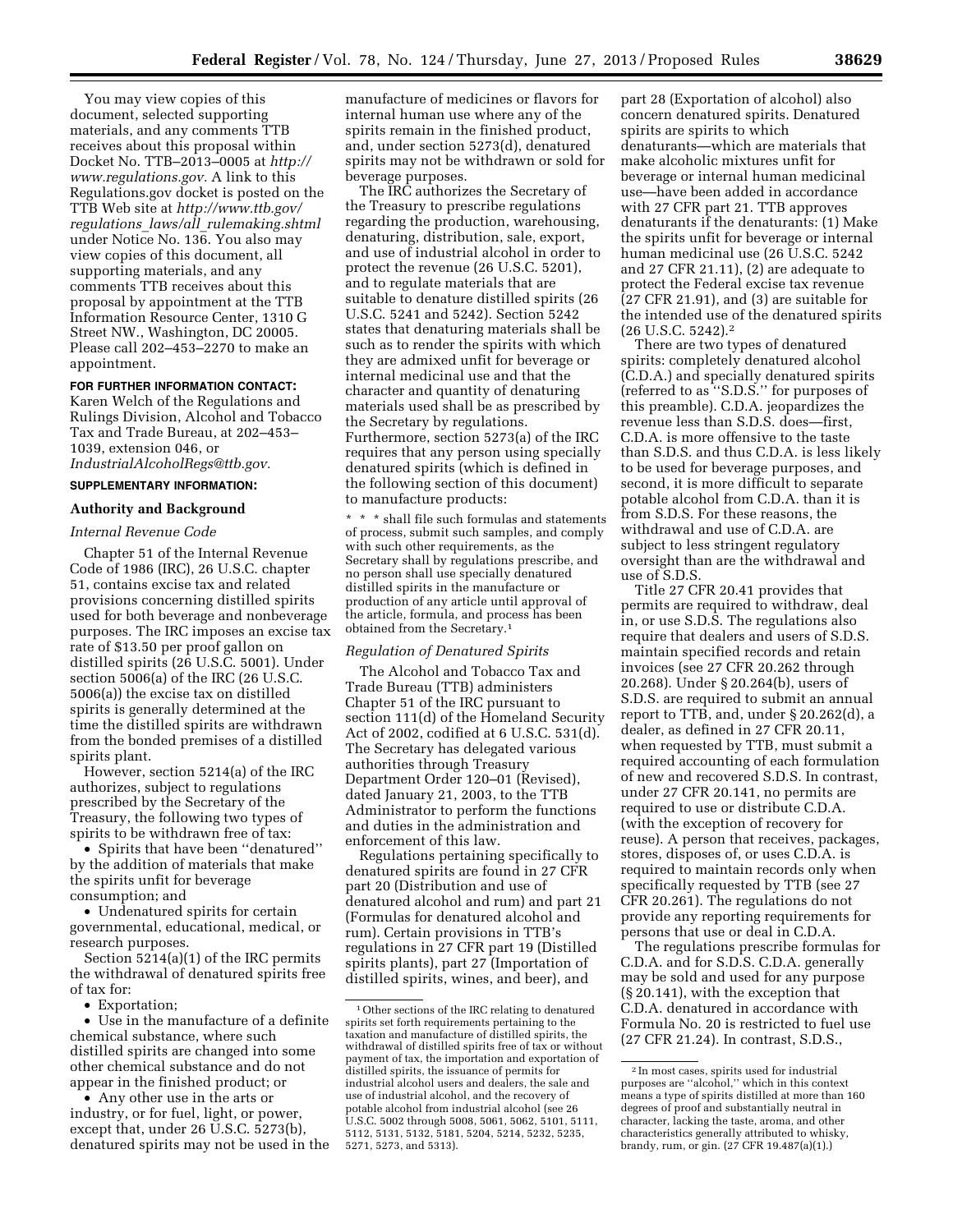which is generally used as a raw material or ingredient in the manufacture of other products (termed ''articles''), may not be used for any purpose not specifically authorized in the regulations. The authorized purposes are categorized within ''use codes,'' which are published in the regulations in 27 CFR part 21.

# *Manufacture of Articles With Denatured Spirits*

Both C.D.A. and S.D.S. may be used to manufacture articles, which are defined in section 5002(a)(14) of the IRC  $(26 \text{ U.S.C. } 5002(a)(14))$  as "any substance in the manufacture of which denatured distilled spirits are used.'' The manufacture of articles with C.D.A. is generally unregulated. By contrast, the manufacture of articles with S.D.S. is strictly regulated under 27 CFR part 20, in accordance with sections 5271 through 5275 of the IRC (26 U.S.C. 5271–5275). A significant aspect of this regulation is the requirement for prior TTB approval of all articles made with S.D.S. Such approval is mandated by law in section 5273(a) of the IRC (26 U.S.C. 5273(a)), which states, ''. . . no person shall use specially denatured distilled spirits in the manufacture or production of any article until approval of the article, formula, and process has been obtained from the Secretary.''

TTB approval of articles takes two forms. First, TTB approves specific, proprietary formulas and processes for articles, submitted by manufacturers on TTB Form 5150.19. Second, ''generaluse formulas,'' which TTB generally approves by publishing them in the regulations in 27 CFR part 20, are approved formulas for articles. Generaluse formulas may be used by any manufacturer that has a TTB permit to use S.D.S. in the manufacture of articles. Each general-use formula authorizes the production of only a specific type of article. Under § 20.111, manufacturers of articles produced pursuant to generaluse formulas are not required to obtain specific formula approval from TTB on TTB Form 5150.19. Thus, the regulatory burden is lighter on manufacturers producing articles pursuant to generaluse formulas than on manufacturers producing articles pursuant to other formulas that prescribe S.D.S. (In fiscal year 2011, TTB received 1,593 formula applications on TTB Form 5150.19.)

# **Updating of Industrial Alcohol Regulations**

In this document, TTB proposes changes to the industrial alcohol regulations found in 27 CFR parts 19, 20, 21, 27, and 28. The proposed changes would reduce regulatory

burdens on the industrial alcohol industry as well as TTB, update the regulations to align them with current industry practice, and clarify other regulatory provisions.

# *Terminology*

TTB is providing the following definitions to assist in comprehension of this proposed rulemaking:

• *Rum* is any spirit produced from sugar cane products and distilled at less than 190 proof in such manner that the spirit possesses the taste, aroma, and characteristics generally attributed to rum.

• A *formula* is an instruction for manufacturing a product, and is analogous to a recipe that a cook follows. This document refers to two broad types of formulas: Denatured alcohol formulas and article formulas. Denatured alcohol formulas specify the instructions for producing either S.D.S (as specified in 27 CFR part 21 subpart D) or C.D.A. (as specified in 27 CFR part 21 subpart C). Article formulas include both formulas approved individually by TTB on TTB Form 5150.19 and generaluse formulas (as specified in 27 CFR 20.112 through 20.119).

• A *formulation* is a physical product manufactured in accordance with a formula, and is analogous to a cooked meal that has been prepared, using a recipe. The word ''formulation'' can refer to S.D.S., C.D.A., or an article.

• *Specially Denatured Spirits (S.D.S.)*  are specially denatured alcohol (S.D.A.) and/or specially denatured rum (S.D.R.). Only a registered distilled spirits plant may produce S.D.S. TTB and industry generally refer to formulations of S.D.S. by the formula number. For example, a formulation produced in accordance with S.D.A. Formula No. 40–B is simply referred to as ''S.D.A. 40–B.'' To reflect the common parlance, this same shorthand is used throughout this document.

• *Specially Denatured Alcohol (S.D.A)* is alcohol that has been denatured following a formula specified in subpart D of 27 CFR part 21. A formulation of S.D.A. may be used only for the uses specified for the corresponding formula in 27 CFR part 21.

• *Specially Denatured Rum (S.D.R.)* is rum that has been denatured following the formula specified in subpart D of 27 CFR part 21. S.D.R. may be used only for the uses specified for that formula in 27 CFR part 21. (There is currently only one formula for S.D.R.)

• *Completely Denatured Alcohol (C.D.A.)* is alcohol that has been denatured under a formula specified in subpart C of 27 CFR part 21. Only a

registered distilled spirits plant may produce C.D.A. TTB and industry generally refer to formulations of C.D.A. by the formula number. For example, a formulation produced in accordance with C.D.A. Formula No. 20 is simply referred to as ''C.D.A. 20.'' To reflect the common parlance, this same shorthand is used throughout this document.

• An *article* is any substance or preparation manufactured using denatured spirits.

• A *general-use formula* is a formula for making a certain type of article that is prescribed by 27 CFR 20.112 through 20.119, approved by TTB as an alternate method, or published as a TTB ruling. Specific formula approval by TTB on Form 5150.19 is not required for an article made pursuant to a general-use formula.

## *Business Process Reengineering Study*

As part of TTB's effort to reduce regulatory burdens, TTB commissioned a Business Process Reengineering (BPR) study to streamline the approval process for articles made with S.D.S. The BPR study involved a review of the S.D.S. formulas in 27 CFR part 21 with the goal of achieving significantly less regulatory burden without threat to the revenue. The BPR study also examined whether any S.D.S. formulas are no longer in use, and thus can be deleted.

TTB proposes to adopt the following BPR recommendations:

• To remove from the regulations 16 S.D.A. formulas that are no longer in use;

• To reclassify two S.D.A. formulas as C.D.A. formulas;

• To issue a general-use formula for any appropriate articles made with any of 15 S.D.A. formulations—14 S.D.A. formulations identified in the BPR study and S.D.A. No. 35–A, which was identified by TTB as being appropriate for the general-use formula; and

• To issue three general-use formulas subject to specified conditions.

These proposed changes to the regulations are discussed below.

*Review of Other Regulations Relating to the Manufacture, Use, and Distribution of S.D.A., C.D.A., and Articles* 

In addition to commissioning the BPR study, TTB reviewed past formula approvals and industry member requests to determine if it would be appropriate to create any other new general-use formulas or revise any existing general-use formulas. As a result of this review, TTB determined that it would be appropriate to create an additional new general-use formula for duplicating fluids and ink solvents, and to authorize one additional denaturant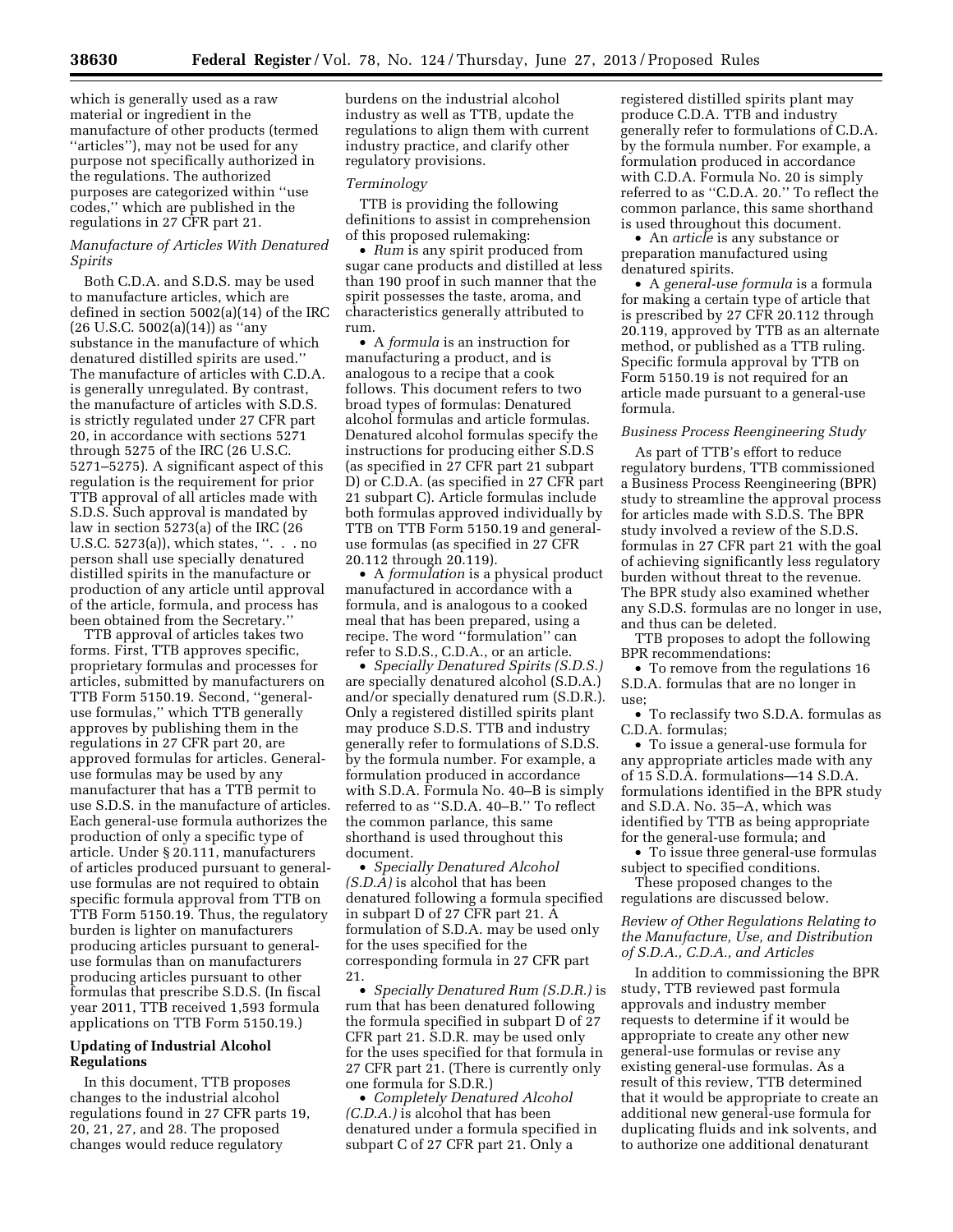for the existing general-use formula for proprietary solvents. These changes are discussed in detail below. TTB also reviewed the denaturants authorized in part 21 to ascertain whether their use is consistent with other Federal regulations. As a result of this review, TTB decided to remove one denaturant, benzene, from the regulations in part 21. Its removal is discussed in detail below.

TTB also reviewed the related regulations in 27 CFR parts 19, 20, 27, and 28 and found references to a number of out-dated processes. Consequently, TTB is proposing to change the regulations in 27 CFR parts 19, 20, 27, and 28 relating to the following subjects:

• Destruction of S.D.S. or recovered alcohol;

• Adoption of formulas by parent or subsidiary corporations;

• Bay rum, alcoholado, or alcoholadotype toilet waters for export;

- Reagent alcohol for manufacturing;
- Labeling of articles;
- Exportation of S.D.S. by dealers; and
	- Articles for export.

In addition to the above changes, TTB

is proposing to make clarifying and technical changes to the regulations relating to:

- Records of article manufacture;
- Part 20 definitions;
- Developmental samples of articles;
- General-use formulas;

• General-use formulas for tobacco flavors and inks;

• Use of the word ''formulation'' instead of the word ''formula;''

- Low alcohol general-use formula;
- Articles for internal human use;

• Registration of persons trafficking in articles;

• Shipment for the account of another dealer;

- Incomplete shipments of S.D.S. use of the term ''proprietor;''
	- Permittee's Records and Reports;
- Authorization of substitute denaturants in part 21;
- Incorporation of authorized substitute denaturants;

• Industry Circular 75–6, Importation of Ethyl Alcohol for Industrial Purposes; and

• Certain miscellaneous nonsubstantive technical or editorial matters.

## **Proposed Substantive Changes**

### *Removal of Certain S.D.A. Formulas*

TTB is proposing to remove the 16 S.D.A. formulas in part 21 that do not appear to be in use. Those 16 formulas and the denaturants prescribed for each formula are identified in the table below:

| Section No. | S.D.A.<br>formula No. | Denaturant(s) per 100 gallons of alcohol of not less than 185 proof                                                                                                                                                                                                             |  |
|-------------|-----------------------|---------------------------------------------------------------------------------------------------------------------------------------------------------------------------------------------------------------------------------------------------------------------------------|--|
|             |                       | 2–C   33 pounds or more of metallic sodium and either $\frac{1}{2}$ gallon of benzene, $\frac{1}{2}$ gallon of toluene, or<br>$\frac{1}{2}$ gallon of rubber hydrocarbon solvent.                                                                                               |  |
|             |                       | $3-B$   1 gallon of pine tar, U.S.P.                                                                                                                                                                                                                                            |  |
|             |                       | 6–B $\mid \frac{1}{2}$ gallon of pyridine bases.                                                                                                                                                                                                                                |  |
|             | 17                    | 0.05 gallon (6.4 fl. oz.) of bone oil (Dipple's oil).                                                                                                                                                                                                                           |  |
|             | 20 <sub>1</sub>       | 5 gallons of chloroform.                                                                                                                                                                                                                                                        |  |
|             |                       | 22   10 gallons of formaldehyde solution, U.S.P.                                                                                                                                                                                                                                |  |
|             | 23–F                  | 3 pounds of salicylic acid, U.S.P., 1 pound of resorcinol (resorcin), U.S.P., and 1 gallon of ber-<br>gamot oil, N.F. XI, or bay oil (myrcia oil), N.F. XI.                                                                                                                     |  |
|             | 27                    | 1 gallon of rosemary oil, N.F. XII, and 30 pounds of camphor, U.S.P.                                                                                                                                                                                                            |  |
|             | $27 - A$              | 35 pounds of camphor, U.S.P., and 1 gallon of clove oil, N.F.                                                                                                                                                                                                                   |  |
|             |                       | $27 - B$   1 gallon of lavender oil, N.F., and 100 pounds of green soap, U.S.P.                                                                                                                                                                                                 |  |
|             | 33                    | 30 pounds of gentian violet or gentian violet, U.S.P.                                                                                                                                                                                                                           |  |
|             |                       | 38–C   10 pounds of menthol, U.S.P., and 1.25 gallons of formaldehyde solution, U.S.P.                                                                                                                                                                                          |  |
|             | 39                    | 9 pounds of sodium salicylate, U.S.P., or salicylic acid, U.S.P.; 1.25 gallons of fluid extract of<br>quassia, N.F. VII; and 1/8 gallon of <i>tert</i> -butyl alcohol.                                                                                                          |  |
|             | $39 - A$              | 60 avoirdupois ounces of any one of the following alkaloids or salts together with $\frac{1}{8}$ gallon of<br><i>tert</i> -butyl alcohol: quinine, N.F. X.; quinine bisulfate, N.F. XI.; quinine dihydrochloride, N.F. XI.;<br>cinchonidine; cinchonidine sulfate, N.F. IX.     |  |
|             | 42                    | (1) 80 grams of potassium iodide, U.S.P., and 109 grams of red mercuric iodide, N.F. XI; or (2)<br>95 grams of thimerosal, U.S.P.; or (3) 76 grams of any of the following: phenyl mercuric ni-<br>trate, N.F.; phenyl mercuric chloride, N.F. IX; or phenyl mercuric benzoate. |  |
|             |                       | 46   25 fluid ounces of phenol, U.S.P., and 4 fluid ounces of methyl salicylate, N.F.                                                                                                                                                                                           |  |

Some of the formulas that TTB is proposing to remove from the regulations prescribe denaturants that are not mentioned in other formulas; therefore, TTB is proposing to remove the following denaturants from the table in 27 CFR 21.151, which sets forth a list of denaturants authorized for use in denatured spirits:

- Bone oil (Dipple's oil);
- Chloroform;
- Cinchonidine;
- Cinchonidine sulfate, N.F. IX;
- Gentian violet;
- Gentian violet, U.S.P.;
- Mercuric iodide, red, N.F. XI.;
- Pine tar, U.S.P.;
- Phenyl mercuric benzoate;
- Phenyl mercuric chloride, N.F. IX.;
- Phenyl mercuric nitrate, N.F.;
- Pyridine bases;
- Quassia, fluid extract, N.F. VII;
- Quinine, N.F. X;
- Quinine dihydrochloride, N.F. XI;
- Resorcinol (Resorcin), U.S.P.;
- Salicylic acid, U.S.P.;
- Sodium (metallic); and
- Thimerosal, U.S.P.

TTB also proposes to remove the following regulations that provide specifications for some of these denaturants, because the specifications would no longer be needed. Those regulations are 27 CFR 21.98 (Bone oil (Dipple's oil)), 21.103 (Chloroform), 21.104 (Cinchonidine), 21.111 (Gentian violet), 21.121 (Phenyl mercuric

benzoate), 21.122 (Pyridine bases), and 21.128 (Sodium (metallic)).

In addition, TTB proposes to remove the references to each of the 16 S.D.A. formulas from the chart in 27 CFR 21.141, which lists products and processes for which specially denatured alcohol and rum are specified. TTB also proposes to remove the reference to ''Antiseptic, bathing solution (restricted)'' from the chart in § 21.141, because the only S.D.A. formula specified for that product is Formula No. 46, which is being removed from the regulations.

Finally, in 27 CFR 21.161, TTB proposes to remove the entry for each of the 16 S.D.A. formulas from the chart,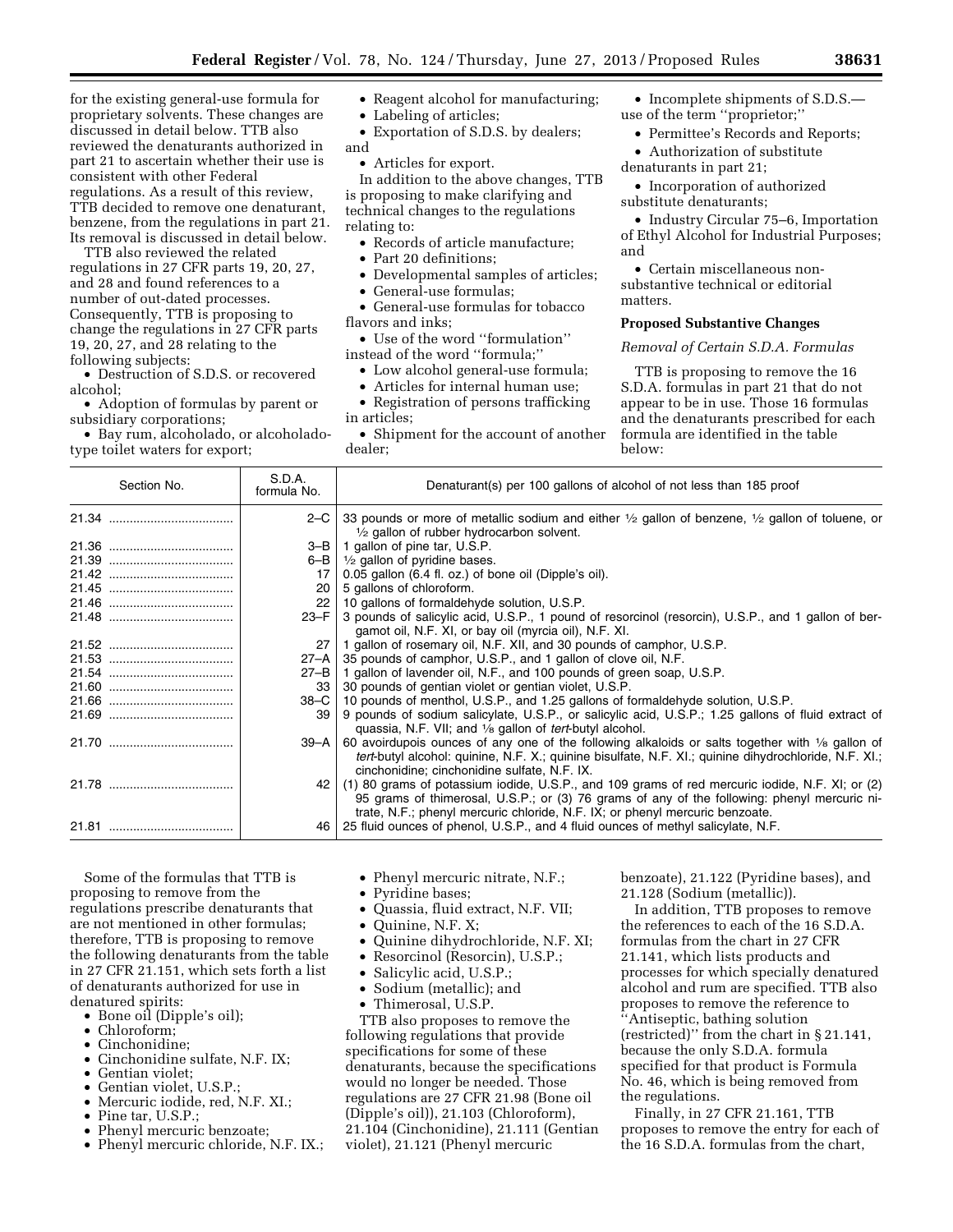which lists the weights and specific gravities of specially denatured alcohol.

### *Reclassification of Certain S.D.A. Formulas as C.D.A. Formulas*

As noted above, TTB has identified two S.D.A. formulas that TTB could reclassify as C.D.A. formulas, because it would be very difficult to separate the denaturant from the alcohol in the resulting formulation. S.D.A. Formula No. 12–A, found in 27 CFR 21.40, currently specifies 5 gallons of benzene or toluene per 100 gallons of alcohol of not less than 185 proof. S.D.A. Formula No. 35, found in § 21.61, specifies 29.75 gallons of ethyl acetate having an ester content of 100 percent by weight or the equivalent thereof not to exceed 35 gallons of ethyl acetate with an ester content of not less than 85 percent by weight per 100 gallons of alcohol of not less than 185 proof. These two formulas prescribe denaturants that form

azeotropes—liquid mixtures that have constant minimum or maximum boiling points that are lower or higher than that of any of their components, and that distill without a change in composition—with ethanol in the resulting formulations. Thus, it would be more difficult to separate the ethanol from the denaturants by distillation and simple manipulation compared to other S.D.S. formulations. Therefore, TTB proposes to reclassify these two S.D.A. formulas as C.D.A. formulas by removing §§ 21.40 and 21.61 and by adding new 27 CFR 21.21a and 21.25 respectively. In addition, TTB proposes to remove the references to these two S.D.A. formulas from the charts in §§ 21.141 and 21.161.

*General-Use Formula for Articles Made With Certain S.D.A. Formulations* 

As was explained earlier in this document, general-use formulas are

provided in 27 CFR Part 20 for the production of certain types of articles. Manufacturers of articles produced in accordance with general-use formulas are not required to obtain specific formula approval from TTB on Form 5150.19.

As stated above, TTB has determined that it would be appropriate to issue a new general-use formula for any appropriate articles made with one or more of 15 S.D.A. formulations—the 14 S.D.A. formulations identified in the BPR study and S.D.A. 35–A, which TTB identified as being appropriate for the general-use formula. It would be difficult to separate the alcohol from the articles produced using one or more of those 15 S.D.A. formulations, and, thus, revenue would not be jeopardized. The 15 S.D.A. formula numbers and their denaturant specifications are as follows:

| S.D.A.<br>formula No. | Denaturant(s) per 100 gallons of alcohol of not less than 185 proof                                                                                                                                                                                                   |  |  |
|-----------------------|-----------------------------------------------------------------------------------------------------------------------------------------------------------------------------------------------------------------------------------------------------------------------|--|--|
|                       | 4 gallons of methyl alcohol and either 1/8 avoirdupois ounces of denatonium benzoate; 1 gallon of<br>methyl isobutyl ketone; 1 gallon of mixed isomers of nitropropane, or 1 gallon of methyl n-butyl ke-<br>tone.                                                    |  |  |
|                       | 5 gallons of methyl alcohol.                                                                                                                                                                                                                                          |  |  |
|                       | 10 gallons of ethyl ether.                                                                                                                                                                                                                                            |  |  |
|                       | 100 gallons of ethyl ether.                                                                                                                                                                                                                                           |  |  |
|                       | 8 gallons of acetone, U.S.P.                                                                                                                                                                                                                                          |  |  |
|                       | 8 gallons of acetone, U.S.P., and 1.5 gallon of methyl isobutyl ketone.                                                                                                                                                                                               |  |  |
|                       | 10 gallons of methyl alcohol.                                                                                                                                                                                                                                         |  |  |
|                       | 5 gallons of ethyl ether.                                                                                                                                                                                                                                             |  |  |
|                       | 4.25 gallons of ethyl acetate having an ester content of 100% by weight or the equivalent thereof not<br>to exceed 5 gallons of ethyl acetate with an ester content of not less than 85% by weight.                                                                   |  |  |
|                       | 3 gallons of ammonia, aqueous, 27 to 30% by weight; 3 gallons of strong ammonium solution, N.F.;<br>17.5 pounds of caustic soda, liquid grade, containing 50% by weight sodium hydroxide; or 12<br>pounds of caustic soda, containing 73% by weight sodium hydroxide. |  |  |
|                       | 45 fluid ounces of eucalyptol, N.F. XII, 30 avoirdupois ounces of thymol, N.F., and 20 avoirdupois<br>ounces of menthol, U.S.P.                                                                                                                                       |  |  |
|                       | 2.5 pounds of menthol, U.S.P., and 2.5 gallons of formaldehyde solution, U.S.P.                                                                                                                                                                                       |  |  |
|                       | $\frac{1}{8}$ gallon of <i>tert</i> -butyl alcohol and 1.5 avoirdupois ounces of either (1) brucine alkaloid, (2) brucine<br>sulfate, N.F. IX, (3) quassin, or (4) any combination of 2 of the 3.                                                                     |  |  |
|                       | 1 lb of sucrose octaacetate and $\frac{1}{8}$ gallon of <i>tert</i> -butyl alcohol.                                                                                                                                                                                   |  |  |
|                       | $1/16$ avoirdupois ounces of denatonium benzoate, N.F., and $1/8$ gallon of tert-butyl alcohol.                                                                                                                                                                       |  |  |

TTB is proposing to add a new 27 CFR 20.120 setting forth a general-use formula covering articles made with any of those 15 S.D.A. formulations. This general-use formula will cover any article made with any of the S.D.A. formulations specified in the new § 20.120, provided that the article conforms to one of the use codes authorized for the S.D.A. formulation being used. (Articles produced under this general-use formula made with more than one S.D.A. formulation must conform to a use code that is authorized for all S.D.A. formulations being used.) Use codes are identified in section (b) of each section of subpart D of part 21. Use Code 900 (''Specialized uses (unclassified)'') is not allowed under

this general-use formula because it is a ''catch-all'' for all uses not otherwise specified. TTB will still consider for approval on TTB Form 5150.19 formulas for articles that are intended to be used for specialized unclassified uses under Use Code 900.

The proposed § 20.120 also requires that the finished article made following this general-use formula contain sufficient additional ingredients to definitely change the composition and character of the original S.D.A. used to make the article. The additional ingredients change the character of the S.D.A., so that when the article is sold on the retail level, it is substantially different from S.D.A. This requirement is necessary to comply with the law,

because an article that is essentially similar to S.D.S. should not be sold to the general public; 26 U.S.C. 5271(a) requires a permit for anyone procuring S.D.S. This requirement would be similar to the current requirement for special industrial solvents found in 27 CFR 20.112(b), and is necessary to ensure that the resulting articles are unfit for beverage or internal human use and are not capable of being reclaimed or diverted to beverage or internal human use.

# *General-Use Formulas, With Conditions, for Certain Articles Made With S.D.A. Formulas*

As discussed above, TTB has identified three S.D.A. formulations that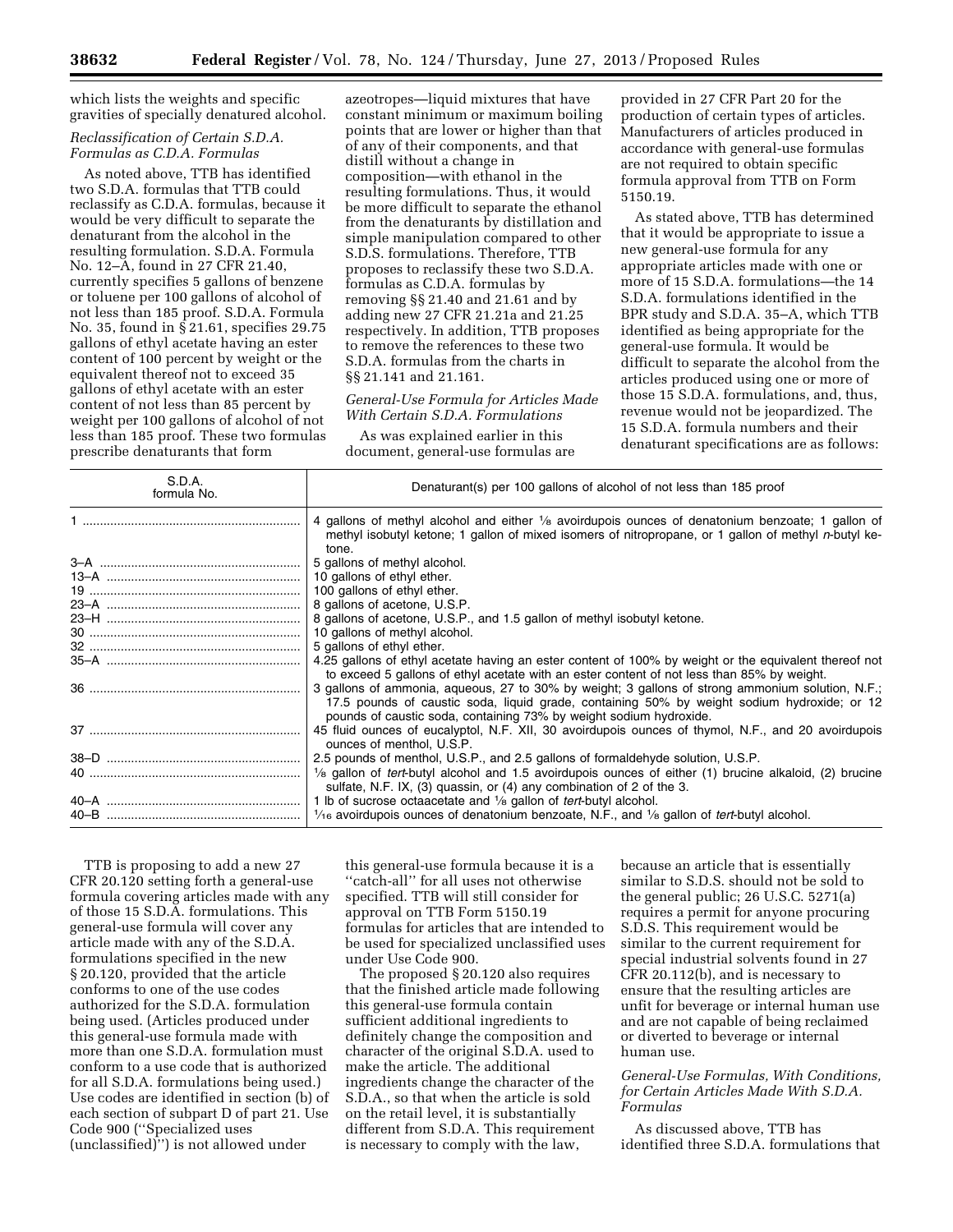may be used as ingredients, subject to certain conditions, in certain generaluse formulas. Accordingly, in new 27 CFR 20.121, TTB proposes to allow the use of S.D.A. 18 (specified in 27 CFR 21.43) in a vinegar general-use formula. In addition, in new 27 CFR 20.122, TTB proposes to allow the use of S.D.A. 39–

C (specified in 27 CFR 21.72) in a general-use formula. Finally, in new 27 CFR 20.123, TTB proposes to provide for the use of S.D.A. 40–C (specified in 27 CFR 21.77) in a pressurized container general-use formula. Only the uses that are currently approved for the corresponding S.D.A. formula in part 21

would be allowed under each of these three new general-use formulas. The chart below states, with respect to each new general-use formula: Its proposed new section number, the number of the S.D.A. formula prescribed for it, the denaturants contained in that S.D.A., and the proposed condition.

| Proposed<br>new section | S.D.A.<br>formula No. | Denaturant(s) per 100 gallons of alcohol of not<br>less than 185 proof                                                     | Condition                                                                                                                                                                                                                                                                    |
|-------------------------|-----------------------|----------------------------------------------------------------------------------------------------------------------------|------------------------------------------------------------------------------------------------------------------------------------------------------------------------------------------------------------------------------------------------------------------------------|
| 20.121                  | 18                    | 100 gallons of vinegar not less than 90-grain<br>strength or 150 gallons of vinegar of not less<br>than 60-grain strength. | Must be used in a process to make vinegar<br>whereby either all the ethyl alcohol loses its<br>identity or only residual ethyl alcohol within the<br>limit specified in §20.104 remains.                                                                                     |
| $20.122$                | $39-C$                |                                                                                                                            | Each gallon of finished product must contain not<br>less than 2 fl. oz. of perfume material (essential<br>oils as defined in §21.11, isolates, aromatic<br>chemicals, etc.).                                                                                                 |
| 20.123                  | 40–C                  |                                                                                                                            | This formula may only be used in the manufacture<br>of products which will be packaged in pressur-<br>ized containers in which the liquid contents are<br>in intimate contact with the propellant and from<br>which the contents are not easily removable in<br>liquid form. |

The condition that articles made with S.D.A. 39–C contain in each gallon of finished product at least two fluid ounces of perfume material (including essential oils, isolates, and aromatic chemicals) currently appears in the regulations at 27 CFR 20.103. Because this condition will appear in the general-use formula specified in the new § 20.122, and because the new general-use formula covers all articles made with S.D.A. 39–C, the condition is no longer needed in § 20.103. Accordingly, TTB proposes to remove § 20.103 from the regulations.

## *General-Use Formula for Duplicating Fluids and Ink Solvents*

TTB has approved approximately 570 article formulas specifically for duplicating fluids and ink solvents, most of which specify S.D.A. 3–C, but some of which specify S.D.A. 1 and S.D.A. 3–A. Duplicating fluids and ink solvents are articles made of denatured alcohol combined with other ingredients, and are intended only for use in the printing industry. To eliminate the need for specific article formula approval from TTB, TTB proposes to create a general-use formula for duplicating fluids and ink solvents specifying S.D.A. 1, 3–A, and 3–C in new 27 CFR 20.124.

# *Specification of S.D.A. 3–C in the Proprietary Solvents General-Use Formula*

TTB has approved numerous requests from industry members to use S.D.A. 3– C formulations to make proprietary solvents under the general-use formula

in § 20.113(a). Section 20.113(a) currently allows the use of S.D.A. 1 or 3–A in the proprietary solvents generaluse formula. TTB is proposing to amend § 20.113(a) to also allow for the use of S.D.A. 3–C in making proprietary solvents.

## *Removal of Benzene From the Regulations*

Upon review, TTB determined that benzene should be removed from the S.D.A. and C.D.A. formulas. Benzene is currently prescribed by S.D.A. Formula Nos. 2–B, 2–C, and 12–A. The U.S. Environmental Protection Agency (EPA) in its regulations has designated benzene as a hazardous air pollutant under the Clean Air Act (40 CFR 61.01(a)), and EPA regulations limit the amount of benzene that may be used in gasoline (40 CFR part 80). As was discussed above, TTB is already proposing to remove S.D.A. Formula No. 2–C from the regulations, and to reclassify S.D.A. Formula No. 12–A as a C.D.A. formula. Accordingly, TTB is proposing to remove benzene as a denaturant prescribed in S.D.A. Formula No. 2–B by amending 27 CFR 21.33, and to exclude benzene from the denaturants prescribed by the new C.D.A. Formula No. 12–A in proposed § 21.21a. TTB notes that other authorized denaturants may contain small quantities of benzene. For example, benzene is allowed, up to a maximum of 1.1 percent by volume, in two newly authorized denaturants: high octane denaturant blend and straight run gasoline (see discussion on *Incorporation of Authorized Substitute* 

*Denaturants,* below). Under EPA regulations, importers and refiners of gasoline must ensure that their gasoline complies with certain benzene limits. (See 40 CFR 80.1230(a) and (b).) To the extent that TTB-permitted manufacturers of denatured alcohol or fuel alcohol made with these authorized denaturants are subject to these EPA regulations, they must comply with them.

TTB is also proposing to remove benzene from the list of authorized denaturants in § 21.151.

## *Destruction of S.D.S. or Recovered Alcohol*

Under 27 CFR part 20, when a permittee destroys S.D.S. or recovered alcohol, the permittee's liability for payment of the Federal excise tax on the alcohol is terminated (27 CFR 20.221), but the permittee must prepare a record of the destruction (27 CFR 20.222).

If recovered material meets the specifications of an article formula approved by TTB on TTB Form 5150.19, the recovered material may be transferred for destruction to nonpermittees. If recovered material is not sufficiently denatured to be treated as an article, the material is treated as S.D.S., which by law (26 U.S.C. 5271(a)(2)) may only be procured by a permittee. To destroy the material without transferring it to a permittee, the manufacturer could add denaturants or similar chemicals to the recovered S.D.S. to make the material into an article meeting the specifications of an article formula approved by TTB on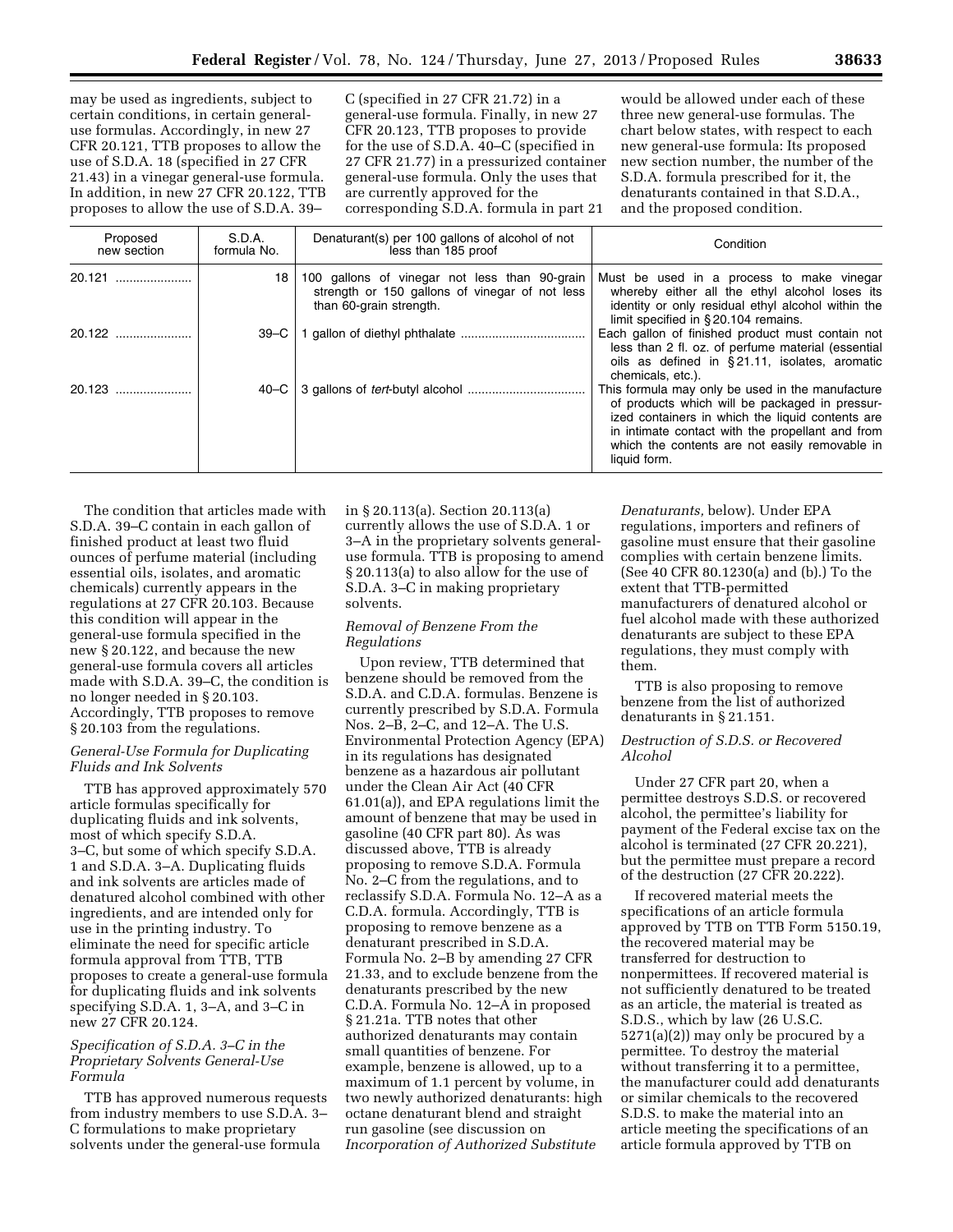TTB Form 5150.19 that could then be transferred to a nonpermittee.

To clarify the regulations relating to these matters, TTB proposes to add a new paragraph to 20.222, titled ''Destruction by nonpermittees.'' The new paragraph will state that destruction of recovered material that is not sufficiently denatured to meet the formula specifications of an article must be done by the original manufacturer, a distilled spirits plant, or a facility that possesses an S.D.S. dealer's permit.

## *Adoption of Formulas by Parent or Subsidiary Corporations*

Currently, TTB's regulations allow a permittee to adopt only its predecessor's formulas. In order to increase operating flexibility for domestic manufacturers, TTB proposes to amend 27 CFR 20.63 to allow any permittee to adopt, for use at any of its plants, any formula previously approved for use at another of its plants, or any formula previously approved for its parent or wholly-owned subsidiary. TTB also proposes to remove the requirements that the certificate of adoption must contain a TTB Laboratory sample number (unnecessary in this context) and the TTB Form 5150.19 serial number (which is no longer used).

# *Bay Rum, Alcoholado, or Alcoholado-Type Toilet Waters for Export*

Currently, under 27 CFR 20.102, bay rum, alcoholado, and alcoholado-type toilet waters must contain the materials specified in that section. However, TTB has approved alternate methods and procedures under § 20.22 to allow industry members to make these products without adding the materials specified in § 20.102 if the products were intended only for export. Accordingly, TTB is proposing to amend § 20.102 to except bay rum, alcoholado, and alcoholado-type toilet waters produced under an approved formula and endorsed ''For Export Only'' from the requirement that they be produced from the materials specified in that section. TTB is also proposing to change the unit of measurement in § 20.102 from "grains," which is outdated, to metric units. Finally, the change also replaces the reference to ''Bitrex (THS 839),'' which is a registered trade name, with the generic term ''denatonium benzoate.''

# *Reagent Alcohol for Manufacturing*

''Reagent alcohol'' is an approved article only if distributed for scientific use at a laboratory (27 CFR 20.117(d)). Therefore, reagent alcohol not so distributed is not an approved article but remains in the category of S.D.A., which by law may not be used in the

manufacture or production of an article prior to the issuance of both a permit (26 U.S.C. 5271) and a formula approval (26 U.S.C. 5273(a)).

TTB believes that the current regulations on reagent alcohol should be less restrictive. Consequently, TTB proposes to add to § 20.117 a new paragraph (e) that would allow permittees who have a legitimate use for reagent alcohol in manufacturing to receive it for that purpose, but only from distilled spirits plants and S.D.S. user or dealer permittees. To ensure that such use is appropriate, TTB will still require an approved formula for a permittee to receive and use reagent alcohol in manufacturing even if the product being manufactured conforms to a general-use formula. Further, when used in this manner, reagent alcohol must be treated as S.D.A., not as an article. TTB also proposes to amend § 20.117(a) to provide for treatment of reagent alcohol as S.D.A. when distributed for use in manufacturing. Finally, TTB proposes some additional non-substantive organizational and wording changes in § 20.117 to improve its clarity and readability.

## *Labeling of Articles*

TTB is proposing to amend 27 CFR 20.134 to allow containers of articles to either (1) bear a label or (2) have the required information etched or printed directly on the containers, since the technology now exists to etch or print information directly on containers. TTB is proposing this change to allow for greater flexibility in labeling articles.

# *Exportation of S.D.S. by Dealers*

The IRC at 26 U.S.C. 5214(a)(1) allows for the withdrawal of S.D.S. free of tax for exportation and does not prohibit such exportation of S.D.S. by dealers. However, the current regulations do not provide for the exportation of S.D.S. by dealers, but they do allow for the exportation of S.D.S. by distilled spirits plants.

TTB believes that the exportation of S.D.S. by dealers who hold a TTB permit generally will not represent a significant threat to the revenue. Accordingly, TTB proposes to amend the regulations by adding a new 27 CFR 20.183 which would allow for the exportation of S.D.S. by dealers provided that the S.D.S. conforms to a formula specified in part 21 of the TTB regulations, that the exportation is to a country the laws of which allow the importation of such spirits, and that the dealer notifies TTB of the exportation. TTB will appropriately modify TTB Form 5100.11, Withdrawal of Spirits, Specially Denatured Spirits, or Wines

for Exportation, to incorporate this change. The proposed regulatory text excludes S.D.S. 3–C, 29, and 38–B because these formulations are more susceptible to being rendered fit for beverage use. TTB is also proposing to add a new 27 CFR 28.157 in TTB's regulations on exports, which will provide a cross-reference to the new provision in part 20.

### *Articles for Export*

TTB, and previously ATF, have approved alternate methods or procedures for industry members to produce articles for export where the article could not be approved for domestic distribution because it is not sufficiently denatured to preclude any recovery of potable alcohol. TTB's regulations allow for the export of S.D.S., so TTB is proposing to add new § 20.193 (27 CFR 20.193) to also allow for the export of articles that would not be approved for domestic distribution. This new provision is not expected to create any significant jeopardy to the revenue, and will allow businesses to export such products to foreign countries.

## **Clarifying and Technical Changes**

### *Records of Article Manufacture*

Distilled spirits plant proprietors who manufacture articles are required by 27 CFR 19.607 to keep certain records. The records required to be kept pursuant to § 19.607 generally parallel those required to be kept by 27 CFR part 20, but do not include records of ingredients used. A record of ingredients used is essential to verify compliance with approved formulas. Therefore, TTB proposes to amend § 19.607 by cross referencing in it the requirements of 27 CFR part 20.

### *Part 20 Definitions*

Currently, § 20.11 does not include definitions for ''TTB,'' ''Fit for beverage use, or fit for beverage purposes,'' ''Internal human use,'' or ''Unfit for beverage use, or unfit for beverage purposes.'' TTB is proposing to add definitions of these terms to this section. TTB is also proposing to amend 27 CFR 20.111(c), 20.114(a), 20.115(a), 20.133(b) and 20.189(d), to use the defined terms "fit for beverage use," "fit for beverage purposes,'' ''unfit for beverage use,'' or ''unfit for beverage purposes'' to help clarify those regulatory sections.

## *Developmental Samples of Articles*

For clarity, TTB is proposing to revise 27 CFR 20.95 (Developmental samples of articles). The revised text provides that the user may only use the limited quantity of S.D.S. that is necessary to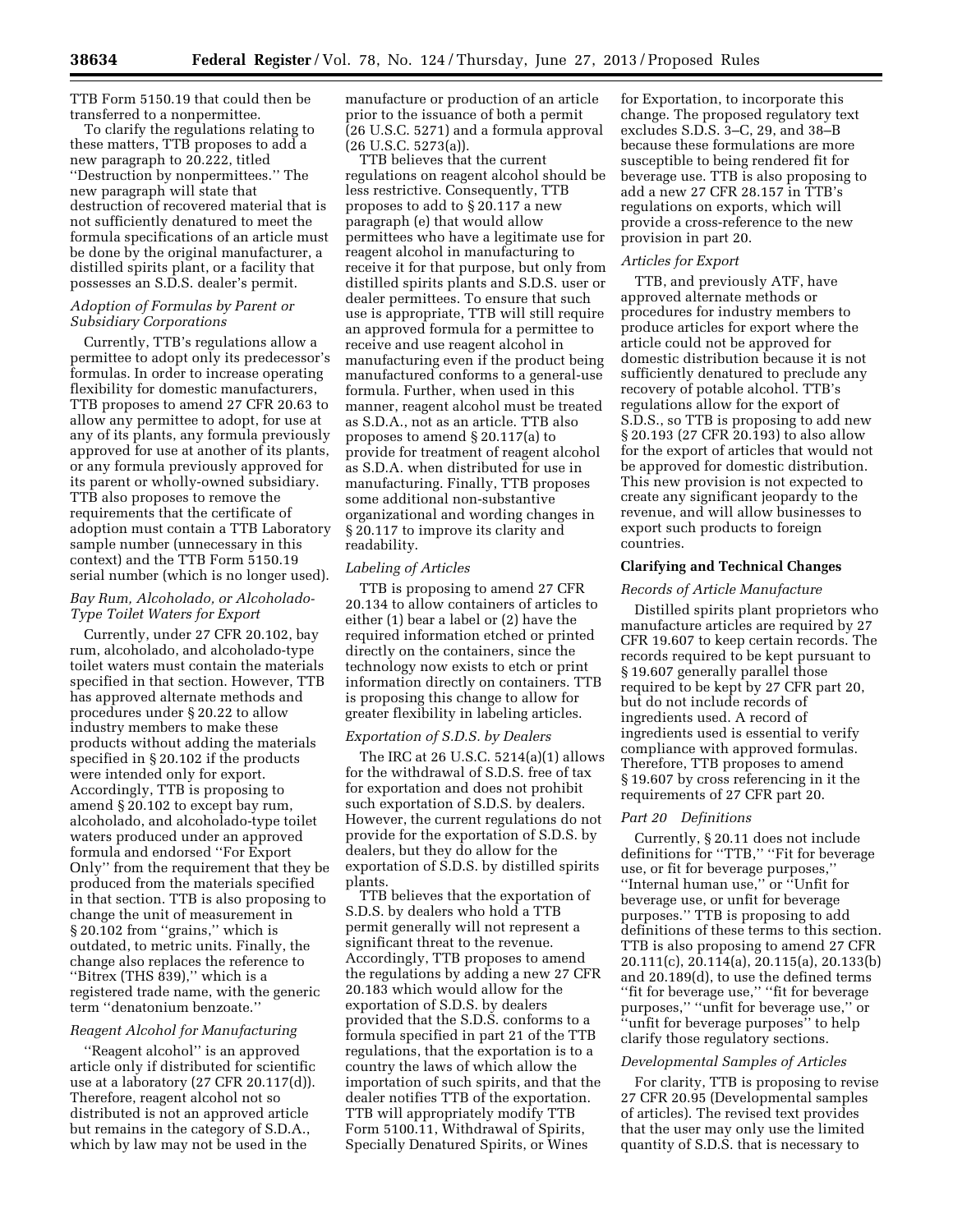produce the samples. The current regulation provides that ''limited quantities'' may be used. The text further clarifies that only one sample of each formulation of the article under development may be sent to each prospective customer and that these samples may be produced without prior formula approval.

## *General-Use Formulas*

TTB is proposing to revise § 20.111 to reflect the issuance of new general-use formulas as proposed in this document, update the information on how to locate TTB publications, and clarify when a statement of process is required. Additionally, the changes would clarify that articles made under a general-use formula must meet the same standards as other articles; that is, the articles must be unfit for beverage use and incapable of being reclaimed or diverted to beverage use or internal human use.

### *General-Use Formulas for Tobacco Flavors and Inks*

TTB is proposing to amend §§ 20.114 and 20.115 to clarify that articles produced under the tobacco flavor general-use formula and the ink generaluse formula must contain ingredients that are sufficient to ensure that the articles are unfit for beverage use.

## *Use of the Word ''Formulation'' Instead of the Word ''Formula''*

TTB is proposing to amend 20.119, 20.136, 20.141, 20.170, 20.189, 20.262, 20.263, and 20.264 to correct several inconsistent uses of the word ''formula.'' The word ''formula'' is to be used to refer to a prescription of the ingredients (''recipe'') to be used to produce S.D.S., C.D.A., or an article. The word ''formulation'' is to be used to refer to the physical S.D.S., C.D.A., or article produced in accordance with a formula.

## *Low Alcohol General-Use Formula*

TTB is proposing to clarify in § 20.116 that articles made under the low alcohol general-use formula must be covered by a statement of process as provided in 27 CFR 20.94 even if the articles do not contain alcohol or the articles' manufacture includes the recovery of C.D.A. or S.D.S. (Examples of lowalcohol articles are hair mousses and some household detergents.) Additionally, TTB is proposing to clarify in § 20.116 that the alcohol content of the finished article can be measured by either weight or by volume, because when the alcohol content is as low as 5 percent, there is no significant difference between the

two types of measurements for TTB's purposes.

## *Articles for Internal Human Use*

The regulations in part 20 require that, if denatured spirits are used in the production of a medicinal preparation or flavoring extract which is for internal human use, none of the spirits may remain in the finished product (27 CFR 20.132(a)). TTB proposes to add a definition for ''Internal human use'' to § 20.11 to clarify that this term does not apply to use only in the mouth, when the product is not intended to be swallowed. Thus, the prohibition on the use of S.D.S. in articles made for internal human use would not apply to mouthwashes, toothpastes, breath sprays, and other articles that are used in the mouth but that are not intended to be swallowed.

# *Registration of Persons Trafficking in Articles*

TTB is proposing to clarify in § 20.133, which allows TTB to require the registration of persons trafficking in articles, that finished articles must not be reclaimed or diverted to beverage use or internal human use. This requirement is also imposed on S.D.S. users and manufacturers of articles in § 20.189(d).

# *Shipment for the Account of Another Dealer*

In 27 CFR 20.175 $(c)$ , TTB is proposing to clarify that persons shipping S.D.S. are not liable for the tax on the spirits, except as provided in 26 U.S.C. 5001(a)(4) and (5). The proposed change makes § 20.175(c) consistent with the law.

## *Incomplete Shipments of S.D.S.—Use of the Term ''Proprietor''*

TTB is proposing to clarify in 27 CFR 20.204(c) that the ''dealer or proprietor'' refers to the ''shipper,'' which is either a dealer or distilled spirits plant proprietor.

#### *Permittee's Records and Reports*

TTB is proposing to add new paragraph (a)(4) to § 20.264, which cross-references the recordkeeping requirement of § 20.193(b)(4), to make it easier for an individual reading the regulations to know what is required.

# *Authorization of Use of Substitute Denaturants in Part 21*

Under 27 CFR 21.91, TTB may authorize the use of substitute denaturants if valid reasons exist and if such use will not jeopardize the revenue. TTB has authorized the use of several such substitute denaturants in TTB Rulings that are publicly available.

# TTB is proposing to add language to § 21.91 to clarify that TTB may authorize the use of a substitute denaturant in a TTB Ruling.

# *Incorporation of Authorized Substitute Denaturants*

TTB and its predecessor agency, ATF, have approved, under § 21.91, the use of substitute denaturants for use in making S.D.A. 2–B, 3–A, 12–A, 36, 38–B, and 38–F and C.D.A. 20. TTB has also approved, under § 19.746, the use of new materials that can be used to render alcohol unfit for beverage use for the purposes of making fuel alcohol. In addition, TTB recently approved, under § 20.111, the use of a new prescribed ingredient in the special industrial solvent general-use formula set forth in § 20.112.

TTB and its predecessor agency, ATF, published the approvals as ATF Rulings 74–1, 85–15, and 86–3, and as TTB Rulings 2008–2, 2010–1, 2010–5, and 2010–6. (Some, but not all of the materials authorized in TTB Ruling 2010–6 were added to § 19.746 in the recent rulemaking on part 19; see T.D. TTB–92, 76 FR 9080, February 16, 2011.) These rulings are effective and are available on TTB's Web site at *[http://www.ttb.gov.](http://www.ttb.gov)* Rulemaking is not required for the approvals to be effective. However, for completeness, TTB is adding those denaturants and materials to the regulatory sections that prescribe the materials for fuel alcohol, or the denaturants for S.D.A. Formula Nos. 2–B, 3–A, 12–A, 36, 38–B, and 38– F, and C.D.A. Formula No. 20.

Accordingly, TTB is: (1) Revising 27 CFR 19.746, 20.112, 21.24, 21.33, 21.35, 21.63, 21.65, and 21.68 to add the recently approved denaturants to the formulas (TTB is removing and reserving § 21.40 for Formula No. 12–A, but see new § 21.21a for C.D.A. Formula No. 12–A with approved denaturants); (2) adding new sections 27 CFR 21.94a, 21.105a, 21.105b, 21.106a, 21.108a, 21.112a, 21.112b, 21.112c, 21.115a, 21.115b, 21.118a, 21.118b, 21.118c, 21.121a, 21.124a, and 21.130a, and revising 27 CFR 21.121, to add the specifications for those approved denaturants; and (3) revising the chart listing authorized denaturants in § 21.151 to incorporate the new denaturants. In addition, TTB is revising the specification for toluene in 27 CFR 21.132 so that it is consistent with the updated toluene specification that was included in TTB Ruling 2010–6.

# *Industry Circular 75–6, Importation of Ethyl Alcohol for Industrial Purposes*

The mere addition of denaturants to alcohol does not cause the product to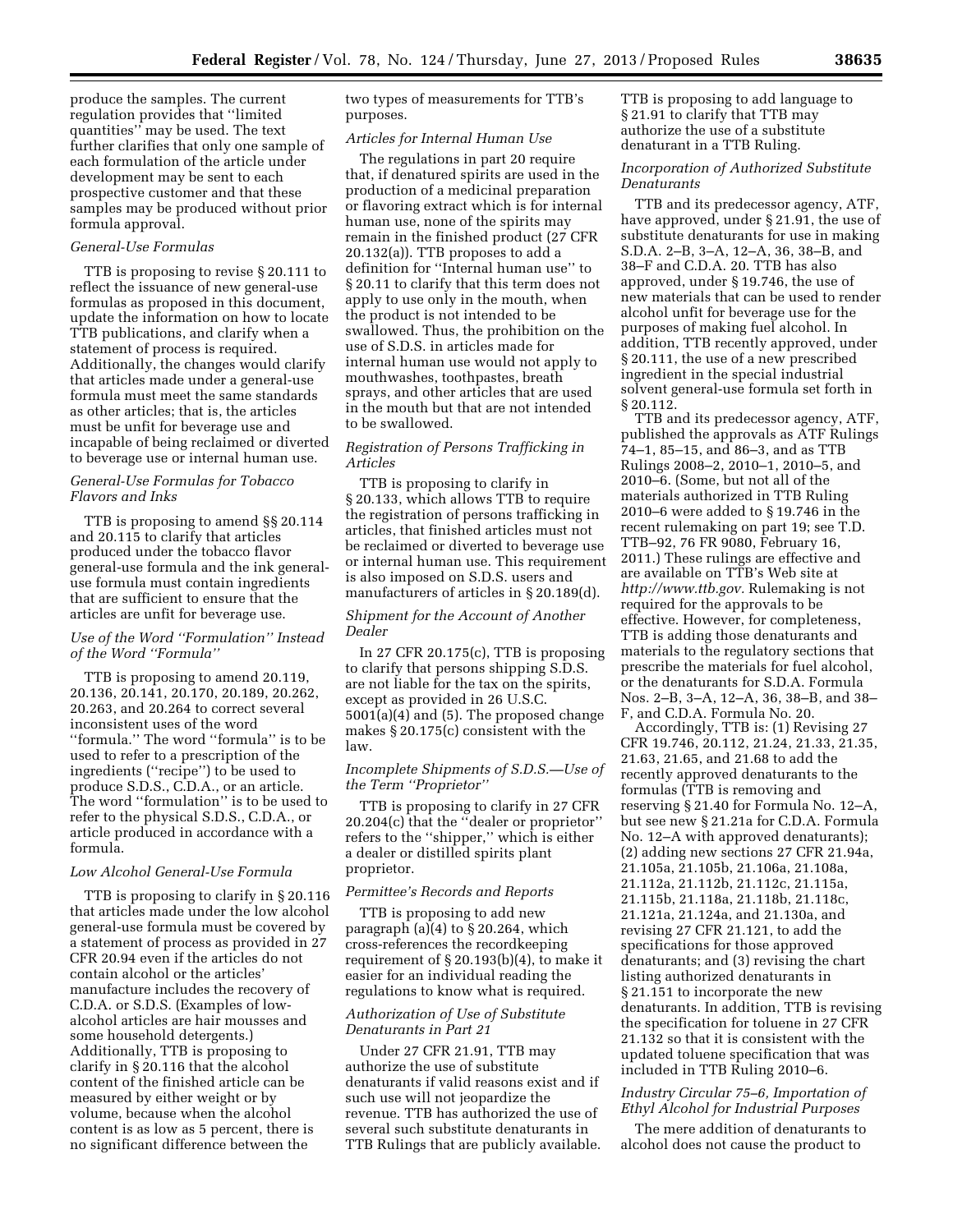lose its character as a distilled spirit. There is no provision in law for the withdrawal of distilled spirits from customs custody free of tax, other than for the use of the United States in accordance with 27 CFR part 27, subpart M. Therefore, imported denatured spirits and imported products that are essentially similar to denatured spirits are subject to the internal revenue tax and associated provisions of the IRC. It should be noted, however, that the internal revenue tax does not apply to imported products that contain alcohol but are unfit for beverage use and have lost their character as distilled spirits.

TTB's predecessor, ATF, published Industry Circular 75–6 on March 28, 1975 to advise that denatured alcohol is subject to tax upon importation, although payment of the tax may be avoided by transferring the denatured alcohol from customs custody to the bonded premises of a distilled spirits plant, as provided in 26 U.S.C. 5232. As stated in the circular, ''[T]he addition of denaturants to ethyl alcohol prior to importation does not free the resultant mixture from the application of the internal revenue tax imposed by 26 U.S.C. 5001(a) or from the provisions of 26 U.S.C. 5232 in regard to receipt, storage, and disposition of distilled spirits when such material is released from customs custody.''

Current regulations do not clearly state the rules regarding the importation of denatured spirits. To remedy this situation, TTB proposes to add a new § 27.222 (27 CFR 27.222) to incorporate the statement in Industry Circular 75–6 that imported denatured spirits or fuel alcohol may be transferred in bond to a distilled spirits plant without payment of tax and later withdrawn from the distilled spirits plant free of tax in accordance with 27 CFR part 19. In addition, TTB proposes to add new § 19.412 (27 CFR 19.412) to provide a cross-reference in part 19 to § 27.222 to alert industry members to that section. Section 19.742 (27 CFR 19.742) already provides for the importation of fuel alcohol by an alcohol fuel plant proprietor.

#### *Miscellaneous Technical Changes*

• Control numbers for information collection requests issued by the Office and Management and Budget have been updated in §§ 20.11, 20.63, 20.95, 20.111, 20.117, 20.133, 20.134, 20.222, and 20.264 to reflect the change from ATF to TTB.

• In 27 CFR 20.41, paragraph (d) is clarified to show that distilled spirits plants are exempt from qualification under part 20 for manufacturing activities as well as dealer activities.

• In the last sentence in the introductory text of § 20.112(a), the word ''alcohol'' is replaced by ''S.D.A.'' to clarify that the ingredients listed in § 20.112 are added to S.D.A. rather than to alcohol.

### **Comments Received in Response to Notice No. 83**

In recent years, TTB has undertaken the revision of several parts of its regulations to update and modernize them. As part of this project, TTB published a notice of proposed rulemaking, Notice No. 83 (73 FR 26200; May 8, 2008), to solicit comments on proposed revisions to the distilled spirits plant regulations in 27 CFR part 19. Three of the comments received in response to Notice No. 83 related to regulations contained in 27 CFR parts 20 and 21.

One industry member proposed that, in S.D.S. and C.D.A. formulas, TTB specify a minimum amount of denaturant, rather than an exact amount of denaturant per a certain quantity of spirits. TTB believes that specifying a minimum amount of denaturant rather than an exact amount of denaturant per a certain quantity of spirits would cause problems in verifying compliance. Furthermore, the IRC in section 5242 requires that denaturants be ''suitable to the use for which the denatured distilled spirits are intended to be withdrawn.'' To ensure that denatured spirits are suitable for their authorized uses (as indicated by the use codes prescribed for each S.D.S. formula), precise formulas must be followed. Each S.D.S. formula describes specific products that have been found to be suitable for the formula's indicated uses. A product with a higher concentration of denaturants might not be suitable for the same uses. Therefore, TTB will continue to specify exact amounts of denaturants per a certain quantity of spirits in S.D.S. and C.D.A. formulas. With respect to C.D.A., it should be noted that the denaturer is free to produce an article by addition of greater quantities of denaturants, subject to the requirement of 27 CFR 20.148 that the product may no longer be called C.D.A. if its composition and character have been materially changed. Further, the TTB regulations contain authority for TTB to allow variations from the specific requirements; under § 21.91, denaturers may obtain TTB permission to use greater amounts of denaturants.

Another industry member proposed that TTB create specific regulations for each category of article (e.g., cosmetics, topical over-the-counter drug products, cleaners, and laboratory products) because category-specific regulations

may reduce recordkeeping burdens on manufacturers. This would require a reanalysis of and significant revisions to the regulations, which would not be appropriate for this document because TTB has not sought the views of those who are likely to be affected by such a significant revision of the regulations. This kind of change is outside the scope of TTB's recent review, so TTB is not planning to make such changes at this time.

A third industry member suggested that TTB harmonize the regulations for fuel alcohol produced by an alcohol fuel plant and C.D.A. 20 produced by a distilled spirits plant. TTB is considering this proposal for inclusion in a separate rulemaking with some other proposed changes to the regulations governing alcohol fuel plants, found in 27 CFR part 19, subpart X. TTB has also considered harmonizing the denaturants specified in § 21.24 for use in C.D.A. 20 and the materials authorized in § 19.746 for rendering alcohol unfit for beverage use for the production of fuel alcohol. TTB will consider making these changes in a future rulemaking.

### **Public Participation**

### *Comments Sought*

TTB invites comments on this proposed rulemaking from all interested parties. TTB is particularly interested in comments regarding the proposed revisions to the various definitions sections; TTB wants to define terms in a way that is clearly understandable and consistent with the relevant statutes. Please submit your comments by the closing date shown above in this document. All comments must reference Notice No. 136 and must include your name and mailing address. Your comments also must be made in English, be legible, and be written in language acceptable for public disclosure. TTB does not acknowledge receipt of comments, and considers all comments as originals.

#### *Submitting Comments*

You may submit comments on this document by using one of the following three methods:

• *Federal e-Rulemaking Portal:* You may send comments via the online comment form associated with this document in Docket No. TTB–2013– 0005 on ''Regulations.gov,'' the Federal e-rulemaking portal, at *[http://](http://www.regulations.gov)  [www.regulations.gov.](http://www.regulations.gov)* A link to this Regulations.gov docket is available under Notice No. 136 on the TTB Web site at *[http://www.ttb.gov/](http://www.ttb.gov/regulations_laws/all_rulemaking.shtml)  regulations*\_*laws/all*\_*[rulemaking.shtml.](http://www.ttb.gov/regulations_laws/all_rulemaking.shtml)*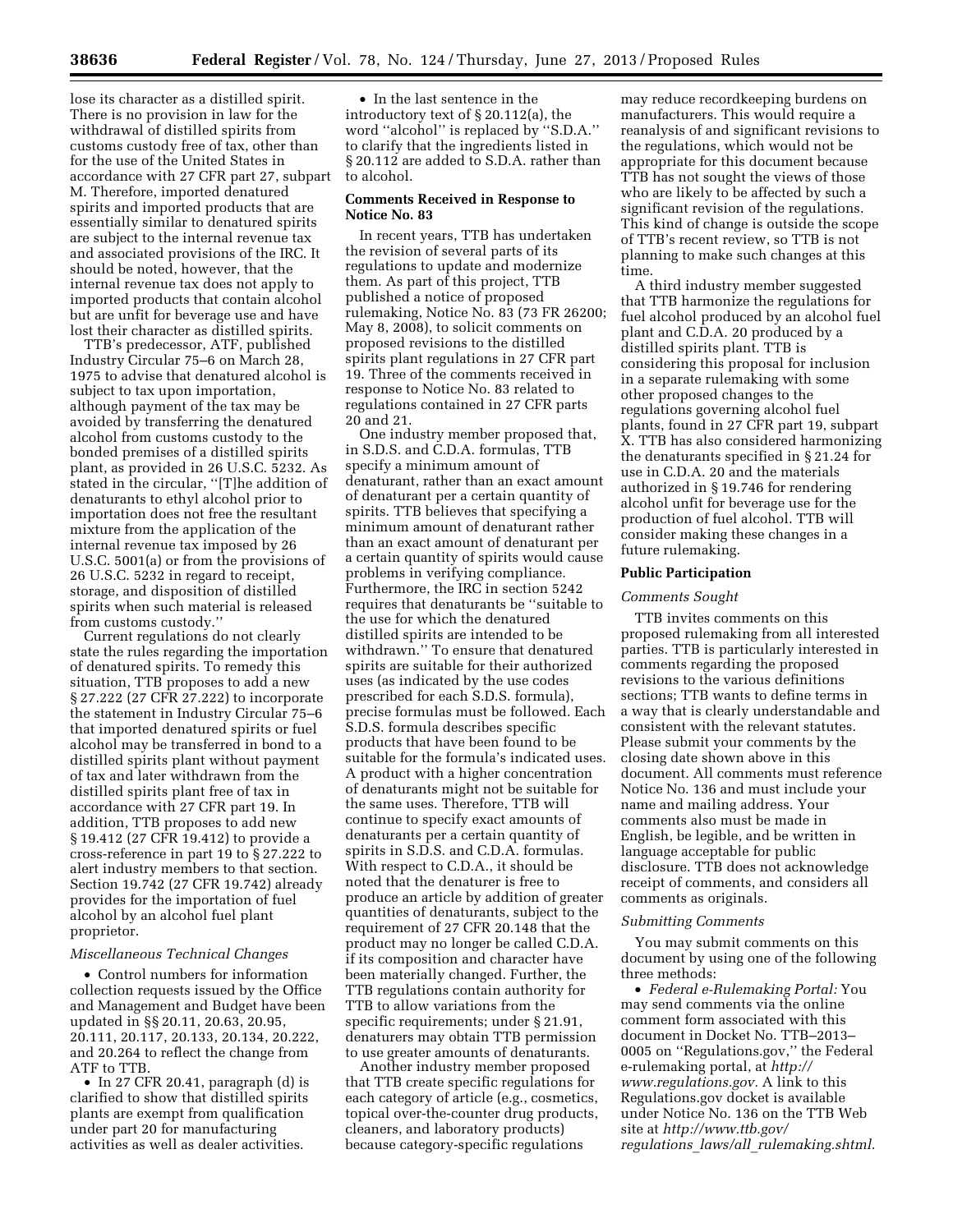Supplemental files may be attached to comments submitted via Regulations.gov. For information on how to use Regulations.gov, click on the site's Help tab.

• *U.S. Mail:* You may send comments via postal mail to the Director, Regulations and Rulings Division, Alcohol and Tobacco Tax and Trade Bureau, 1310 G Street NW., Box 12, Washington, DC 20005.

• *Hand Delivery/Courier:* You may hand-carry your comments or have them hand-carried to the Alcohol and Tobacco Tax and Trade Bureau, 1310 G Street NW., Suite 200–E, Washington, DC 20005.

In your comment, please clearly state if you are commenting on your own behalf or on behalf of an association, business, or other entity. If you are commenting on behalf of an entity, your comment must include the entity's name as well as your name and position title. If you comment via Regulations.gov, please include the entity's name in the ''Organization'' blank of the comment form. If you comment via postal mail, please submit your entity's comment on letterhead.

You may also write to the Administrator before the comment closing date to ask for a public hearing. The Administrator reserves the right to determine whether to hold a public hearing.

#### *Confidentiality*

All submitted comments and attachments are part of the public record and are subject to disclosure. Do not enclose any material in your comments that you consider to be confidential or that is inappropriate for public disclosure.

#### *Public Disclosure*

On the Federal e-rulemaking portal, Regulations.gov, TTB will post, and the public may view, copies of this document, selected supporting materials, and any electronic or mailed comments TTB receives about this proposal. You may view the Regulations.gov docket containing this document and the posted comments received on it through the Regulations.gov search page at *[http://](http://www.regulations.gov)  [www.regulations.gov.](http://www.regulations.gov)* 

All posted comments will display the commenter's name, organization (if any), city, and State, and, in the case of mailed comments, all address information, including email addresses. TTB may omit voluminous attachments or material that TTB considers unsuitable for posting.

You and other members of the public may view copies of this document, any

supporting materials, and any electronic or mailed comments TTB receives about this proposal by appointment at the TTB Information Resource Center, 1310 G Street NW., Washington, DC 20005. You may also obtain copies at 20 cents per 8.5- x 11-inch page. Contact TTB's information specialist at the above address or by telephone at 202–453– 2270 to schedule an appointment or to request copies of comments or other materials.

#### **Regulatory Analysis and Notices**

## *Executive Order 12866*

This proposed rule is not a significant regulatory action as defined in Executive Order 12866. Therefore, it requires no regulatory assessment.

### *Regulatory Flexibility Act*

Pursuant to the requirements of the Regulatory Flexibility Act (5 U.S.C. Chapter 6) TTB certifies that this notice of proposed rulemaking will not have a significant economic impact on a substantial number of small entities. The proposed rule will update the regulations to align them with current industry practice, clarify other regulatory provisions, and reduce the regulatory burden on the alcohol industry as well as TTB, resulting in an estimated 80 percent reduction in the number of article formulas submitted to TTB. Thus, the regulatory changes being proposed do not create any additional requirements or burdens on small businesses, and are expected to decrease the regulatory burden on industry members, including small entities. Accordingly, a regulatory flexibility analysis is not required. Pursuant to 26 U.S.C. 7805(f), TTB will submit the proposed regulations to the Chief Counsel for Advocacy of the Small Business Administration for comment on the impact of the proposed regulations on small businesses.

## *Paperwork Reduction Act*

The collections of information in the regulations contained in this notice have been previously reviewed and approved by the Office of Management and Budget (OMB) in accordance with the Paperwork Reduction Act of 1995 (44 U.S.C. 3504(h)) and assigned control numbers 1513–0011, 1513–0028, 1513– 0037, 1513–0061, and 1513–0062. Specific regulatory sections in this proposed rule that contain collections of information are 27 CFR 19.607, 20.63, 20.95, 20.111, 20.117, 20.133, 20.134, 20.183, 20.193, 20.222, 20.262, 20.263, and 20.264. An agency may not conduct or sponsor, and a person is not required to respond to, a collection of

information unless it displays a valid control number assigned by OMB.

Several amendments proposed in this document would reduce information collection burdens. Specifically, certain proposed amendments would alter circumstances under which article manufacturers must obtain formula approval using TTB Form 5150.19. Information collections associated with Form 5150.19 are currently approved under OMB control number 1513–0011. These amendments will reduce required submissions of Form 5150.19, and thus will reduce the total burden hours currently estimated for control number 1513–0011 by an estimated 955 burden hours, and an 80 percent reduction in the number of these forms submitted to **TTB** 

TTB proposes four categories of amendments that would reduce required submissions of Form 5150.19. First, TTB proposes to add new sections 27 CFR 20.120 through 20.124 setting forth five new general-use formulas covering articles made with 19 different S.D.A. formulations. Second, TTB proposes to amend regulations in part 21 to reclassify S.D.A. Formula Nos. 12–A and 35 as C.D.A. formulas. Third, TTB proposes to amend 27 CFR 20.113(a) to permit the use of S.D.A. Formula No. 3–C in the proprietary solvents general-use formula. Fourth, TTB proposes to amend 27 CFR 20.63 to allow a permittee to adopt, for use at a plant where such use is not specifically approved, one of the permittee's own article formulas previously approved for use at another of the permittee's plants, or to adopt a formula previously approved for a parent or wholly-owned subsidiary.

TTB estimates that, as a result of the amendments, the new annual burden hours will be as follows:

• *Estimated total annual reporting and/or record keeping burden:* 239 hours.

• *Estimated average annual burden hours per respondent:* 0.84 hours.

• *Estimated number of respondents:*  285.

• *Estimated annual frequency of responses:* 1 (one).

One proposed amendment involves an alteration to the information collection currently approved under, OMB control number 1513–0061. The amendment to 27 CFR 20.63 would allow a permittee to adopt, for use at a plant where such use is not specifically approved, one of the permittee's own article formulas previously approved for use at another of the permittee's plants, or to adopt a formula previously approved for a parent or wholly-owned subsidiary. Permittees may currently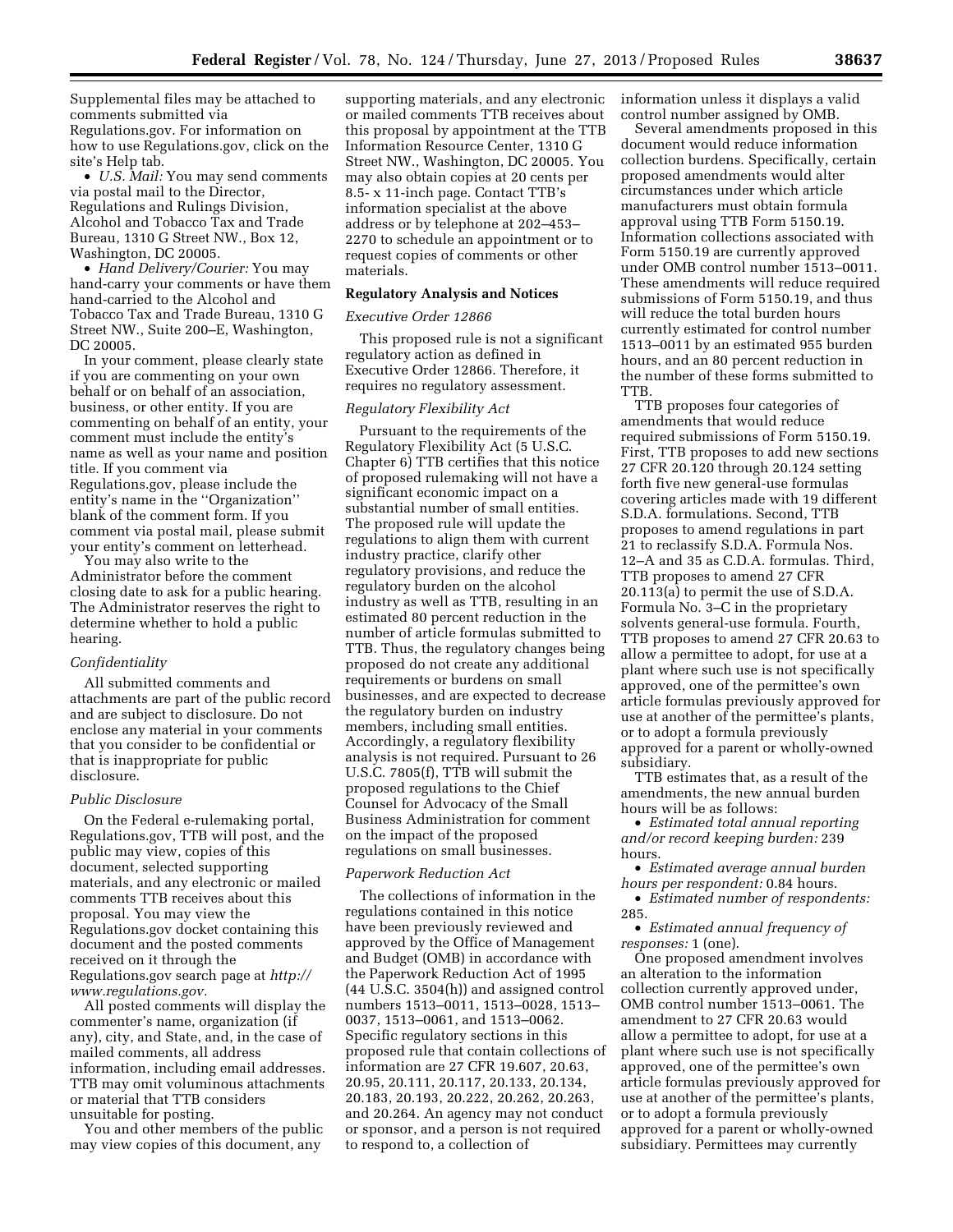adopt formulas under more limited circumstances by submitting a certificate of adoption to TTB, which is an information collection currently approved under control number 1513– 0061. Although TTB estimates that the proposed amendment will increase the number of certificates of adoption submitted to TTB under § 20.63, it will also proportionally decrease the number of submissions of Form 5150.19 that would have been required absent the amendment. Since the estimated average annual burden per respondent relating to certificates of adoption approved under control number 1513– 0061 is smaller than the average annual burden for Form 5150.19 under control number 1513–0011, the amendment will in actuality reduce the overall burden on permittees. TTB estimates that, as a result of this amendment, the new annual burden under control number 1513–0061 will be as follows:

• *Estimated total annual reporting and/or record keeping burden:* 1,897 hours.

• *Estimated average annual burden hours per respondent:* 0.5 hours.

• *Estimated number of respondents:*  3,794.

• *Estimated annual frequency of responses:* 1 (one).

Other amendments to regulatory sections that involve collections of information will not impact the burden hours associated with those collections. Proposed amendments to 27 CFR 19.607, 20.95, 20.111, 20.117, 20.133, 20.134, 20.193, 20.222, 20.262, 20.263, and 20.264 will not increase or decrease information collections because the amendments clarify preexisting regulatory requirements and do not otherwise impose new requirements increasing information collection burdens. Proposed new 27 CFR 20.183 would allow S.D.S. dealers to export S.D.S. and would require such dealers to complete TTB Form 5100.11. TTB estimates that the proposed amendment will not increase submissions of Form 5100.11 because, although the amendment will allow an additional category of persons to export, the amendment is not expected to increase demand for exported S.D.S. Thus, the exporters may be different, but the number of exportations is not expected to change. Since TTB is only proposing to include an additional category of persons entitled to export S.D.S., and not proposing to increase information collection burdens associated with exporting S.D.S., the proposed amendment would not impact currently estimated information collection burdens. Information collections associated with the amendments

described in this paragraph are currently approved under OMB control numbers 1513–0028, 1513–0037, and 1513–0062. TTB estimates the new annual burden hours under these control numbers would be as follows:

OMB Control Number 1513–0028:

• *Estimated total annual reporting and/or record keeping burden:* 419 hours.

• *Estimated average annual burden hours per respondent:* 0.76 hour.

• *Estimated number of respondents:*  550.

• *Estimated annual frequency of responses:* 1 (one).

OMB Control Number 1513–0037: • *Estimated total annual reporting and/or record keeping burden:* 6,000 hours.

• *Estimated average annual burden hours per respondent:* 20 hours.

• *Estimated number of respondents:*  300.

• *Estimated annual frequency of responses:* 20.

OMB Control Number 1513–0062: • *Estimated total annual reporting* 

*and/or record keeping burden:* 1 hour. • *Estimated number of respondents:*  3,430.

• *Estimated annual frequency of responses:* 1 (one).

Revisions of the currently approved collections have been submitted to the OMB for review. Comments on OMB control numbers 1513–0011, 1513–0028, 1513–0037, 1513–0061, and 1513–0062 should be sent to OMB at Office of Management and Budget, Attention: Desk Officer for the Department of the Treasury, Office of Information and Regulatory Affairs, Washington, DC 20503 or email to

*OIRA*\_*[submission@omb.eop.gov.](mailto:OIRA_submission@omb.eop.gov)* A copy should also be sent to TTB by any of the methods previously described. Comments on the information collection should be submitted not later than August 26, 2013.

Comments are specifically requested concerning:

• Whether the collections of information approved under OMB control numbers 1513–0011, 1513–0028, 1513–0037, 1513–0061, and 1513–0062 are necessary for the proper performance of the functions of TTB, including whether the information will have practical utility;

• The accuracy of the estimated burdens associated with the collections of information (see below);

• How to enhance the quality, utility, and clarity of the information to be collected;

• How to minimize the burden of complying with the collections of

information, including the application of automated collection techniques or other forms of information technology; and

• Estimates of capital or start-up costs and costs of operation, maintenance, and purchase of services to provide information.

#### **Drafting Information**

Steven C. Simon and Karen E. Welch of the Regulations and Rulings Division, TTB, drafted this document. Other employees of TTB contributed to the development of this document.

### **List of Subjects**

# *27 CFR Part 19*

Caribbean Basin Initiative, Claims, Electronic funds transfer, Excise taxes, Exports, Gasohol, Imports, Labeling, Liquors, Packaging and containers, Puerto Rico, Reporting and recordkeeping requirements, Research, Security measures, Surety bonds, Vinegar, Virgin Islands, Warehouses.

# *27 CFR Part 20*

Alcohol and alcoholic beverages, Claims, Cosmetics, Excise taxes, Labeling, Packages and containers, Penalties, Reporting and recordkeeping requirements, Surety bonds.

## *27 CFR Part 21*

Alcohol and alcoholic beverages.

### *27 CFR Part 27*

Alcohol and alcoholic beverages, Beer, Cosmetics, Customs duties and inspection, Electronic fund transfers, Excise taxes, Imports, Labeling, Liquors, Packaging and containers, Reporting and recordkeeping requirements, Wine.

#### *27 CFR Part 28*

Aircraft, Alcohol and alcoholic beverages, Armed forces, Beer, Claims, Excise taxes, Exports, Foreign trade zones, Labeling, Liquors, Packaging and containers, Reporting and recordkeeping requirements, Surety bonds, Vessels, Warehouses, and Wine.

### **Proposed Amendments to the Regulations**

For the reasons explained in the preamble, TTB proposes to amend 27 CFR parts 19, 20, 21, 27, and 28 as set forth below:

## **PART 19—DISTILLED SPIRITS PLANTS**

■ 1. The authority citation for part 19 continues to read as follows:

**Authority:** 19 U.S.C. 81c, 1311; 26 U.S.C. 5001, 5002, 5004–5006, 5008, 5010, 5041, 5061, 5062, 5066, 5081, 5101, 5111–5114,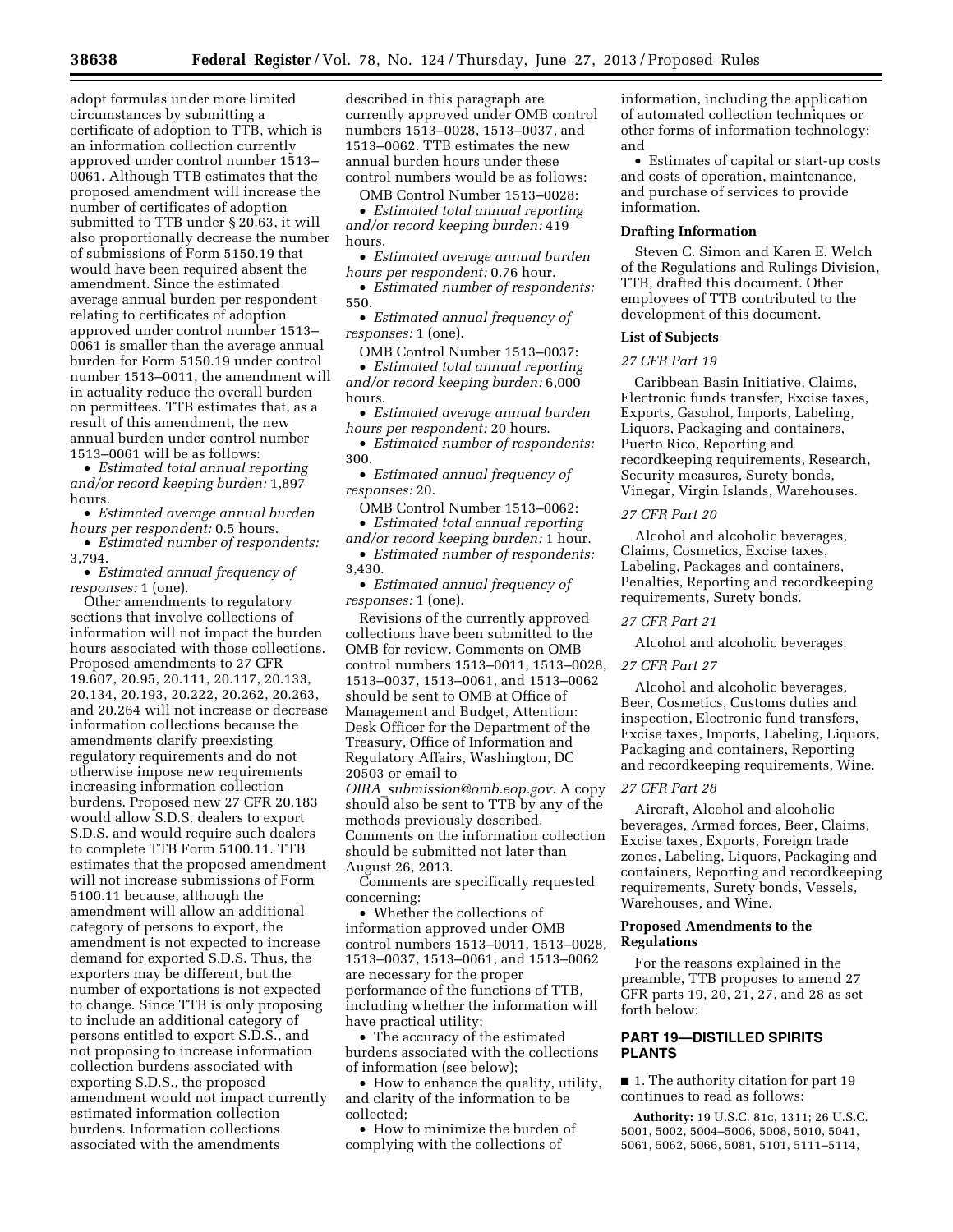5121–5124, 5142, 5143, 5146, 5148, 5171– 5173, 5175, 5176, 5178–5181, 5201–5204, 5206, 5207, 5211–5215, 5221–5223, 5231, 5232, 5235, 5236, 5241–5243, 5271, 5273, 5301, 5311–5313, 5362, 5370, 5373, 5501– 5505, 5551–5555, 5559, 5561, 5562, 5601, 5612, 5682, 6001, 6065, 6109, 6302, 6311, 6676, 6806, 7011, 7510, 7805; 31 U.S.C. 9301, 9303, 9304, 9306.

■ 2. Section 19.412 is added under the undesignated center heading ''Receipt of Spirits from Customs Custody'' to read as follows:

#### **§ 19.412 Importation of denatured spirits.**

For provisions relating to the importation of denatured spirits, see § 27.222 of this chapter.

■ 3. Section 19.607 is revised to read as follows:

## **§ 19.607 Article manufacture records.**

Each processor qualified to manufacture articles must maintain daily manufacturing and disposition records, arranged by the name and authorized Use Code of the article, in the manner provided in part 20 of this chapter.

■ 4. Section 19.746 is amended by revising paragraphs (b)(1)(xi) and (xii), adding paragraphs (b)(1)(xiii) through (xvi), and revising paragraph (c) to read as follows:

#### **§ 19.746 Authorized materials.**

- $\star$   $\star$
- (b) \* \* \*
- $(1)^*$  \* \* \*

(xi) Naphtha;

(xii) Straight run gasoline;

\* \* \* \* \*

- (xiii) Alkylate;
- (xiv) High octane denaturant blend;
- (xv) Methyl tertiary butyl ether; or

(xvi) Any combination of the materials listed in paragraphs (b)(1)(i) through (xv) of this section;

(c) *Specifications.* Specifications for the materials listed in paragraph (b) are found in part 21, subpart E, of this chapter.

\* \* \* \* \*

# **PART 20—DISTRIBUTION AND USE OF DENATURED ALCOHOL AND RUM**

■ 5. The authority citation for part 20 continues to read as follows:

**Authority:** 26 U.S.C. 5001, 5206, 5214, 5271–5275, 5311, 5552, 5555, 5607, 6065, 7805.

■ 6. Section 20.11 is amended by: ■ a. Revising the definition of

''Specially denatured spirits''; ■ b. Adding, in alphabetical order, definitions for ''Fit for beverage use, or fit for beverage purposes,'' ''Internal human use," "TTB," and "Unfit for beverage use, or unfit for beverage purposes''; and

■ c. Revising the Office of Management and Budget control number referenced at the end of the section.

The revisions and additions read as follows:

### **§ 20.11 Meaning of terms.**

\* \* \* \* \*

\* \* \* \* \*

*Fit for beverage use, or fit for beverage purposes.* Suitable for consumption as an alcoholic beverage by a normal person, or susceptible of being made suitable for such consumption merely by dilution with water to an alcoholic strength of 15 percent by volume. The determination is based solely on the composition of the product and without regard to extraneous factors such as price, labeling, or advertising.

*Internal human use.* Use inside the human body, but not including use only in the mouth where the substance being used is not intended to be swallowed. \* \* \* \* \*

*Specially Denatured Spirits or S.D.S.*  Specially denatured alcohol and/or specially denatured rum. \* \* \* \* \*

*TTB.* The Alcohol and Tobacco Tax and Trade Bureau, U.S. Department of the Treasury.<br>\*  $\quad$  \*  $\quad$  \*

\* \* \* \* \* *Unfit for beverage use, or unfit for beverage purposes.* Not conforming to the definition of ''Fit for beverage use, or fit for beverage purposes'' in this section.

\* \* \* \* \* (Approved by the Office of Management and Budget under control number 1513–0061)

 $\blacksquare$  7. In § 20.41, paragraph (d)(1) is revised to read as follows:

#### **§ 20.41 Application for industrial alcohol user permit.**

\* \* \* \* \* (d) *Exceptions.* (1) The proprietor of a distilled spirits plant qualified under part 19 of this chapter is not required to qualify under this part for activities conducted at that plant's bonded premises.

\* \* \* \* \* ■ 8. Section 20.63 is revised to read as follows:

### **§ 20.63 Adoption of formulas and statements of process.**

(a) Adoption of formulas and statements of process is permitted:

(1) When a successor (proprietorship or fiduciary) adopts a predecessor's formulas and statements of process as provided in §§ 20.57(c) and 20.58; and

(2) When a permittee adopts for use at one plant, the formulas previously approved by TTB for use at another

plant, or when a permittee adopts a formula previously approved by TTB for a parent or subsidiary, provided that in the case of a parent-subsidiary relationship the subsidiary is whollyowned by the parent.

(b) The adoption will be accomplished by the submission of a certificate of adoption. The certificate of adoption shall be submitted to the appropriate TTB officer and shall contain:

(1) A list of all approved formulas or statements of process in which S.D.S. is used or recovered;

(2) The formulas of S.D.S. used or recovered;

(3) The dates of approval of the relevant Forms 1479–A or TTB Forms 5150.19:

(4) The applicable code number(s) for the article or process;

(5) The name of the permittee adopting the formulas, followed by the phrase, for each formula, "Formula of<br>(Name and permit number)

\_\_\_\_\_\_\_\_\_\_\_ (Name and permit number<br>of permittee who received formula approval) is hereby adopted;'' and

(6) In the case of a permittee adopting the formulas of another entity, evidence of its relationship to that entity.

(Approved by the Office of Management and Budget under control number 1513–0061)

■ 9. Section 20.95 is revised to read as follows:

#### **§ 20.95 Developmental samples of articles.**

(a) *Samples for submission to TTB.*  Prior to receiving formula approval on TTB Form 5150.19, a user may use S.D.S. in the manufacture of samples of articles for submission in accordance with § 20.92. However, the user may only use the limited quantity of S.D.S. that is necessary to produce the samples.

(b) *Samples for shipment to prospective customers.* Prior to submitting a formula and statement of process on TTB Form 5150.19, a user may use S.D.S. to prepare developmental samples of articles for shipment to prospective customers. Only one sample of each formulation of the article under development may be sent to each customer. Each sample shall be no larger than necessary for the customer to determine whether the product meets its requirements. The user shall maintain records showing:

(1) The types of product samples prepared;

(2) The size and number of samples sent, on a one-time basis, to each prospective customer; and

(3) The names and addresses of the prospective customers.

(c) *Formula requirement.* Before the user begins to make a quantity greater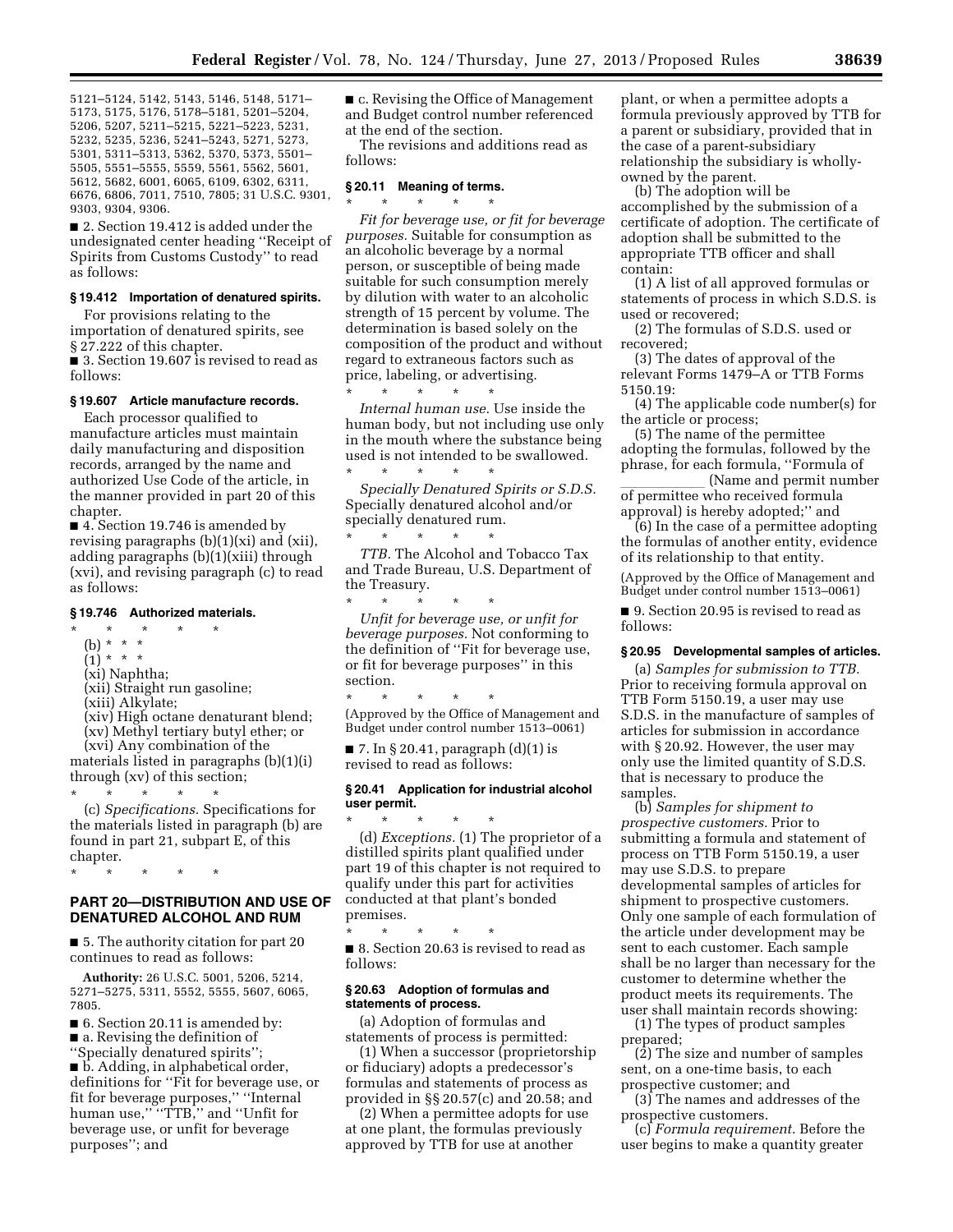than specified in this section, formula approval on TTB Form 5150.19 is required.

(Approved by the Office of Management and Budget under control number 1513–0062)

■ 10. Section 20.102 is revised to read as follows:

## **§ 20.102 Bay rum, alcoholado, or alcoholado-type toilet waters.**

Unless manufactured exclusively for export under a formula approved by TTB and endorsed ''For Export Only,'' bay rum, alcoholado, or alcoholado-type toilet waters made with S.D.S. shall contain in each gallon of finished product:

(a) 71 milligrams of denatonium benzoate (also known as benzyldiethyl (2:6-xylylcarbamoyl methyl) ammonium benzoate) in addition to any of this material used as a denaturant in the specially denatured alcohol;

(b) 2 grams of tartar emetic; or

(c) 0.5 avoirdupois ounce of sucrose octaacetate.

## **§ 20.103 [Removed and Reserved]**

■ 11. Section 20.103 is removed and reserved.

■ 12. Section 20.111 is amended by revising paragraph (a), adding paragraph (c), and revising the Office of Management and Budget control number referenced at the end of the section to read as follows:

## **§ 20.111 General.**

(a) Formula approval obtained on TTB Form 5150.19 is not required for an article made in accordance with any approved general-use formula that is specified in §§ 20.112 through 20.124, that is approved by the appropriate TTB officer as an alternate method, or that is published as a TTB Ruling on the TTB Web site at *[http://www.ttb.gov.](http://www.ttb.gov)*  However, a statement of process on TTB Form 5150.19 is still required in any of the circumstances described in § 20.94.

\* \* \* \* \*

(c) The manufacturer shall ensure that each finished article made pursuant to a general-use formula is unfit for beverage use and is incapable of being reclaimed or diverted to beverage use or internal human use.

(Approved by the Office of Management and Budget under control number 1513–0061)

## **§ 20.112 [Amended]**

■ 13. In § 20.112, the last sentence of paragraph (a) introductory text is amended by removing the word ''alcohol'' and adding, in its place, the letters ''S.D.A.'', and paragraph (a)(1) is amended by adding the words ''propylene glycol monomethyl ether,''

after the words ''nitropropane (mixed isomers),''.

 $\blacksquare$  14. In § 20.113, the last sentence of the paragraph (a) introductory text is revised to read as follows:

## **§ 20.113 Proprietary solvents general-use formula.**

(a) \* \* \* A proprietary solvent made pursuant to this formula shall be made with alcohol denatured in accordance with S.D.A. Formula No. 1, 3–A, or 3– C and shall contain, for every 100 parts (by volume) of S.D.A.:

\* \* \* \* \* ■ 15. In § 20.114, the introductory text and paragraph (a) are revised to read as follows:

### **§ 20.114 Tobacco flavor general-use formula.**

This tobacco flavor general-use formula authorizes the production of any finished article made with alcohol denatured in accordance with S.D.A. Formula No. 4 or S.D.R. Formula No. 4 which—

(a) Contains flavors sufficient to ensure that the article is unfit for beverage or internal human use,

\* \* \* \* \*  $\blacksquare$  16. In § 20.115, the introductory text and paragraph (a) are revised to read as follows:

## **§ 20.115 Ink general-use formula.**

This ink general-use formula authorizes the production of any finished article made with alcohol denatured in accordance with S.D.A. Formula No 1, 3–A, 3–C, 13–A, 23–A, 30, or 32, or which—

(a) Contains pigments, dyes, or dyestuffs sufficient to ensure that the article is unfit for beverage use, \* \* \* \* \*

■ 17. Section 20.116 is revised to read as follows:

## **§ 20.116 Low alcohol general-use formula.**

This low alcohol general-use formula authorizes the production of any finished article containing not more than 5 percent alcohol by weight or volume. Articles containing no alcohol, or whose manufacture involves the recovery of S.D.S., shall be covered by a statement of process on TTB Form 5150.19 submitted under § 20.94. ■ 18. Section 20.117 is revised to read as follows:

## **§ 20.117 Reagent alcohol general-use formula.**

(a) *General.* Reagent alcohol must be made in accordance with paragraph (b) of this section and labeled in accordance with paragraph (c) of this section. Reagent alcohol is—

(1) Treated as an article if distributed and used in accordance with paragraph (d) of this section; or

(2) Treated as S.D.A. if distributed and used in accordance with paragraph (e) of this section.

(b) *Formula.* Reagent alcohol shall be made with 95 parts (by volume) of S.D.A. 3–A, and 5 parts (by volume) of isopropyl alcohol. Water may be added at the time of manufacture. Reagent alcohol shall not contain any ingredient other than those specified in this paragraph.

(c) *Labeling.* (1) Each container of reagent alcohol, regardless of size, shall have affixed to it a label containing the following words that are as conspicuous as any other words on the container labels: ''Reagent Alcohol: Specially Denatured Alcohol Formula 3–A, 95 parts by vol.; and Isopropyl Alcohol, 5 parts by vol.'' If water is added at the time of manufacture, the label shall specify the composition of the product as diluted.

(2) Because undiluted reagent alcohol contains 4 percent by weight or more of methyl alcohol, the container shall have a label bearing a skull and crossbones symbol and the following words: ''Danger,'' ''Poison,'' ''Vapor harmful,'' ''May be fatal or cause blindness if swallowed,'' and ''Cannot be made nonpoisonous.'' However, if the addition of water reduces the methyl alcohol concentration to less than 4 percent by weight, the requirements of this paragraph do not apply.

(3) A back label shall be attached showing the word ''ANTIDOTE,'' followed by suitable directions for an antidote.

(d) *Distribution and use of reagent alcohol as an article.* Reagent alcohol is treated as an article if distributed exclusively for the purpose of scientific use. Only the following distributions of reagent alcohol are permitted under this paragraph:

(1) *For scientific use—*(i) *In smaller containers.* The manufacturer or repackager of the reagent alcohol, or an S.D.S. dealer, may distribute reagent alcohol in containers not exceeding four liters to laboratories or other persons who require reagent alcohol for scientific use.

(ii) *In bulk containers.* The manufacturer of the reagent alcohol, or an S.D.S. dealer, may distribute reagent alcohol in containers larger than four liters to a laboratory or other person requiring reagent alcohol for scientific use if that laboratory or person is qualified to receive bulk shipments of reagent alcohol on [EFFECTIVE DATE OF FINAL RULE] or has received, from the appropriate TTB officer, approval of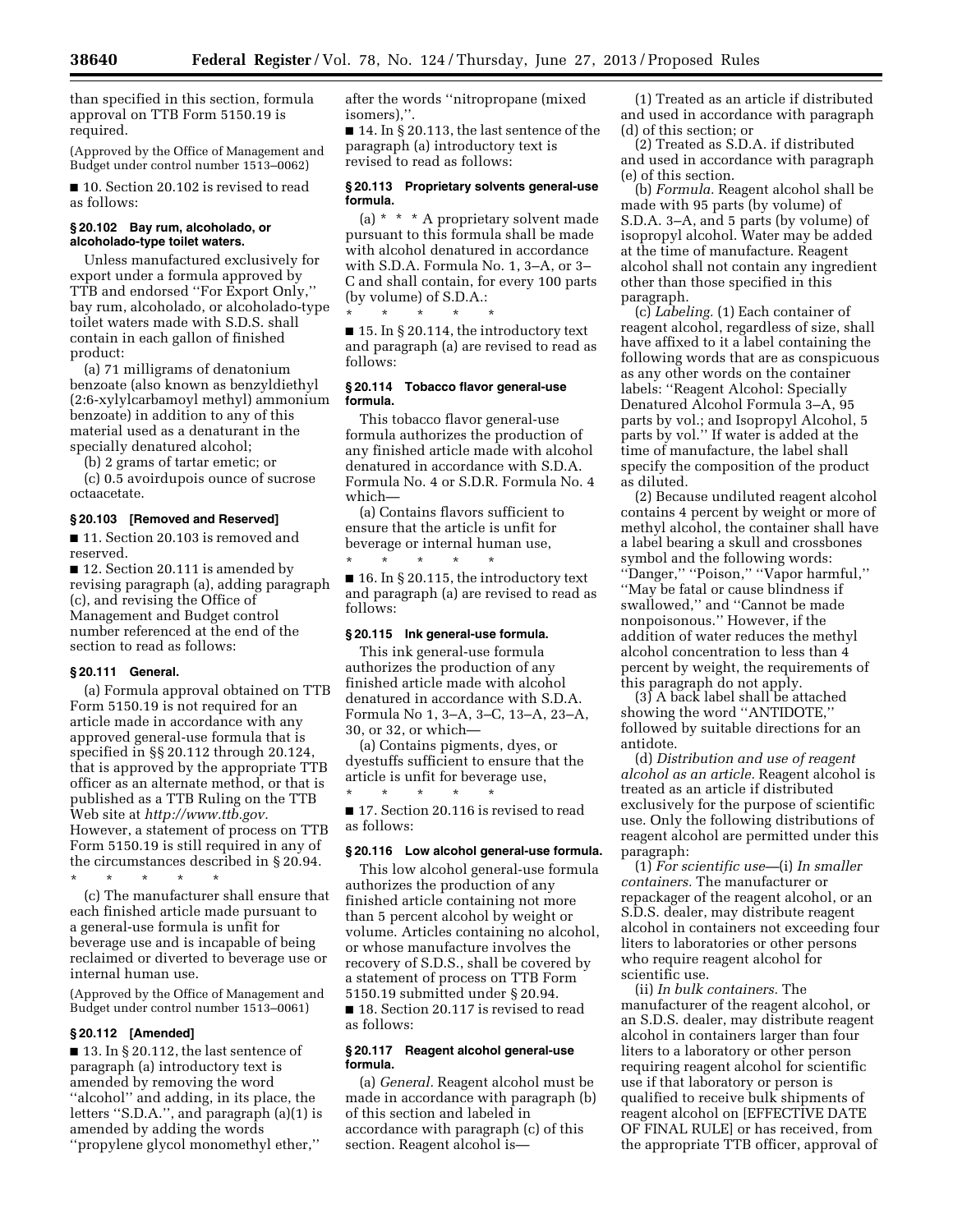a letterhead application containing the following information:

(A) The applicant's name, address, and permit number, if any;

(B) An explanation of the applicant's need for bulk quantities of reagent alcohol;

(C) A description of the security measures that will be taken to segregate reagent alcohol from denatured spirits or other alcohol that may be on the same premises; and

(D) A statement that the applicant will allow any appropriate TTB officer to inspect the applicant's premises.

(2) *For repackaging.* The manufacturer of the reagent alcohol, or an S.D.S. dealer, may distribute reagent alcohol in containers larger than 4 liters to the persons specified in this paragraph. Those persons must repackage the reagent alcohol in containers not exceeding 4 liters, label the smaller packages in accordance with paragraph (c) of this section, and redistribute them in accordance with paragraph (d)(1)(i) of this section. The persons to whom reagent alcohol may be distributed in bulk for repackaging under this paragraph are:

(i) A proprietor of a bona fide laboratory supply house; and

(ii) Any other person who was qualified to receive bulk shipments of reagent alcohol on [EFFECTIVE DATE OF FINAL RULE], or who has received, from the appropriate TTB officer, approval of a letterhead application containing all of the information required by paragraph (d)(1)(ii)(A) through (D), in addition to the following:

(A) A statement that the applicant will comply with the labeling, packaging, and distribution requirements of paragraphs (c) and (d)(1) of this section; and

(B) A statement that the applicant will comply with the requirements of § 20.133.

(3) *For redistribution.* The manufacturer of the reagent alcohol, or an S.D.S. dealer, may distribute reagent alcohol in containers of any size to an S.D.S. dealer for redistribution in accordance with this section. An S.D.S. dealer distributing or redistributing reagent alcohol may repackage it in containers of any size permitted under this section that is necessary for the conduct of business.

(e) *Distribution and use of reagent alcohol in manufacturing.* Reagent alcohol is treated as S.D.A. if distributed for the purpose of manufacturing. The following requirements apply to reagent alcohol treated as S.D.A.:

(1) The manufacturer of the reagent alcohol, or an S.D.S. dealer, may

distribute reagent alcohol in containers of any size to the persons specified in this paragraph for use in manufacturing.

(2) A person may receive reagent alcohol for use in manufacturing if the person:

(i) Holds a permit as an S.D.A. user; (ii) Has received formula approval on TTB Form 5150.19 to use reagent

alcohol in manufacturing; and (iii) Treats the reagent alcohol as

S.D.A., not an article.

(Approved by the Office of Management and Budget under control number 1513–0061)

# **§ 20.119 [Amended]**

■ 19. In § 20.119, the introductory text is amended by:

■ a. Removing the words "shall consist of'' and adding, in their place, the word ''describes''; and

■ b. Removing the word "formula" the second time it appears and adding, in its place, the word ''formulation''.

■ 20. In subpart F, §§ 20.120 through 20.124 are added to read as follows:

### **§ 20.120 General-use formula for articles made with S.D.A. 1, 3–A, 13–A, 19, 23–A, 23–H, 30, 32, 35–A, 36, 37, 38–D, 40, 40–A, or 40–B.**

This general-use formula authorizes the manufacture of any article that:

(a) Is made with alcohol denatured in accordance with S.D.A. Formula No. 1, 3–A, 13–A, 19, 23–A, 23–H, 30, 32, 35– A, 36, 37, 38–D, 40, 40–A, and/or 40– B, but no other specially denatured spirits formula;

(b) Conforms to one of the Use Codes specified in part 21 of this chapter authorized for the S.D.A. formulation(s) being used to make the article, other than Use Code 900, as described in part 21 of this chapter; and

(c) Contains sufficient additional ingredients, other than the denaturants prescribed for the applicable S.D.A. formula(s)—

(i) To definitely change the composition and character of the S.D.A. used to make the article, and

(ii) To ensure that the finished article is unfit for beverage or internal human use, and, unless approved ''for export only'' under § 20.193(b), is incapable of being reclaimed or diverted to beverage use or internal human use.

#### **§ 20.121 Vinegar general-use formula.**

The vinegar general-use formula is a formula for making vinegar with alcohol denatured in accordance with S.D.A. Formula No. 18 in a process whereby all of the ethyl alcohol, except residual alcohol within the limit specified in § 20.104, loses its identity by being converted to vinegar.

# **§ 20.122 S.D.A. 39–C general-use formula.**

S.D.A. 39–C general-use formula is a formula for articles made with alcohol denatured in accordance with S.D.A. Formula No. 39–C. Articles made pursuant to this general-use formula shall contain, in each gallon of finished product, not less than 2 fl. oz. of perfume material (essential oils as defined in § 21.11, isolates, aromatic chemicals, etc.). Unless approved with the endorsement ''for export only,'' all articles made with alcohol denatured in accordance with S.D.A. Formula No. 39–C must be made in accordance with this formula.

### **§ 20.123 Pressurized container generaluse formula.**

This general-use formula describes an article, made with alcohol denatured in accordance with S.D.A. Formula No. 40–C, that will be packaged in pressurized containers in which the liquid contents are in intimate contact with the propellant and from which the contents are not easily removable in liquid form.

## **§ 20.124 Duplicating fluid and ink solvent general-use formula.**

(a) Duplicating fluids and ink solvents under this general-use formula shall be made with alcohol denatured in accordance with S.D.A. Formula No. 1, 3–A, or 3–C and

(1) Shall contain, for every 100 parts (by volume) of denatured alcohol:

(i) No less than 1 part (by volume) of *n*-propyl acetate, and no less than 10 parts (by volume) of one or any combination of isopropyl alcohol or methyl alcohol; or

(ii) No less than 5 parts (by volume) of n-propyl acetate; and

(2) May contain additional ingredients.

(b) Duplicating fluids and ink solvents are intended for use in the printing industry, shall not be sold for general solvent use, and shall not be distributed through retail channels for sale as consumer commodities for personal or household use.

(c) If this article contains 4 percent or more by weight of methyl alcohol, the label shall have a skull and crossed bones symbol and the following words: ''Danger,'' ''Poison,'' ''Vapor harmful,'' ''May be fatal or cause blindness if swallowed,'' and ''Cannot be made nonpoisonous.''

■ 21. In § 20.133, paragraph (b) is revised, paragraph (c) is added, and the Office of Management and Budget control number referenced at the end of the section is revised to read as follows: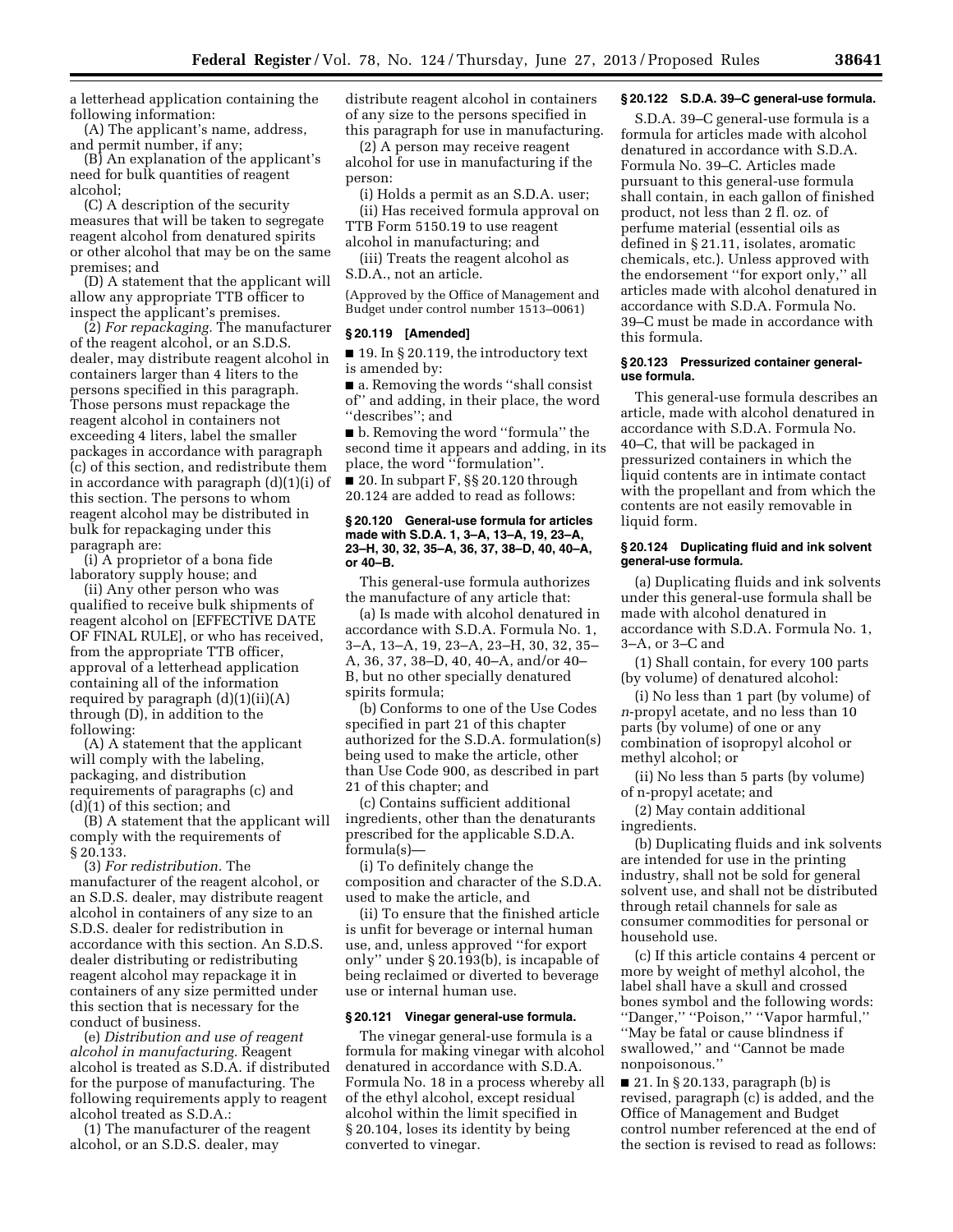# **§ 20.133 Registration of persons trafficking in articles.**

\* \* \* \* \* (b) A person who reprocesses articles shall ensure that each article containing 0.5 percent or more alcohol by weight or volume is unfit for beverage or internal human use and is incapable of being reclaimed or diverted to beverage use or internal human use.

(c) The appropriate TTB officer will prohibit any of the activities described in paragraph (a) of this section if the activity jeopardizes the revenue or increases the burden of administering this part.

(Approved by the Office of Management and Budget under control number 1513–0061) ■ 22. In § 20.134, paragraph (a) and the Office of Management and Budget control number referenced at the end of the section are revised to read as follows:

## **§ 20.134 Labeling.**

(a) *General.* Except as otherwise provided in paragraph (b) or (c) of this section, the immediate container of each article shall, before removal from the manufacturer's premises, bear the following information either directly on the container or on a label securely attached to it:

(1) The name, trade name or brand name of the article; and

(2) The name and address (city and State) of the manufacturer or distributor of the article.

\* \* \* \* \* (Approved by the Office of Management and Budget under control number 1513–0061)

## **§ 20.136 [Amended]**

■ 23. In § 20.136, the third sentence of paragraph (b) is amended by removing the words ''Formula Nos.'' and adding, in their place, the words ''formulations''.

## **§ 20.141 [Amended]**

■ 24. In § 20.141, paragraph (a) is amended by removing the word ''formula'' the first time it appears, and adding, in its place, the word ''formulation'', and by adding the words ''formulations of'' after the words ''For example,''.

# **§ 20.170 [Amended]**

■ 25. Section 20.170 is amended by removing the word ''formula'' and adding, in its place, the word ''formulation''.

## **§ 20.175 [Amended]**

■ 26. In § 20.175, paragraph (c) is amended by adding to the end of the sentence the words, ''except as provided in 26 U.S.C. 5001(a)(4) and (5)''.

■ 27. Section 20.183 is added under the undesignated center heading ''Operations By Dealers'' to read as follows:

## **§ 20.183 Exportation of S.D.S.**

(a) *General.* Except as otherwise provided in paragraph (b) of this section, a dealer may export S.D.S. that conform to a formula specified in part 21 of this chapter to any country that allows the importation of such spirits. The exporting dealer shall:

(1) For each export shipment, prepare TTB Form 5100.11 in accordance with its instructions as a notice and submit it to the appropriate TTB officer;

(2) Mark each shipping container and case with the words ''For Export'';

(3) Export the S.D.S. directly; and

(4) Retain appropriate documentation, such as invoices and bills of lading, as evidence that the denatured spirits were, in fact, exported.

(b) *Exception.* A dealer may not export under paragraph (a) of this section any spirits that conform to Formula No. 3–C, 29, or 38–B. ■ 28. Section 20.189 is amended by revising paragraphs (c) and (d) to read as follows:

### **§ 20.189 Use of S.D.S.**  \* \* \* \* \*

(c) Unless otherwise authorized by the appropriate TTB officer, each formulation of S.D.S. may be used only for the purposes authorized for that formulation under part 21 of this chapter.

(d) By the use of essential oils and/or chemicals in the manufacture of each article containing 0.5 percent or more alcohol by weight or volume, the manufacturer shall ensure that:

(1) Each finished article is unfit for beverage use; and

(2) Unless approved ''for export only'' under § 20.193(b), each finished article is incapable of being reclaimed or diverted to beverage use or internal human use.

\* \* \* \* \*

■ 29. Section 20.193 is added to subpart I to read as follows:

## **§ 20.193 Articles for export.**

(a) Articles approved without qualification, including articles made in accordance with one of the general-use formulas in §§ 20.111 through 20.124, may be exported without restriction.

(b) For each article for which the approved formula is endorsed ''For Export Only'' the manufacturer shall:

(1) Label the immediate container to clearly show that the article is for export (for example, with the words ''For export only'', ''Not for sale in the United States'', or ''Manufactured for sale in  $'$ :

(2) Mark the shipping containers and cases with the words ''For Export'';

(3) Export the article directly; and

(4) Retain appropriate documentation, such as invoices and bills of lading, as evidence that the article was, in fact, exported.

(c) All articles for export shall comply with the applicable requirements of the countries to which they are sent. ■ 30. In § 20.204, paragraph (c) is revised to read as follows:

#### **§ 20.204 Incomplete shipments.**

\* \* \* \* \*

(c) Subject to the limitations for loss prescribed in § 20.202, the shipper (dealer or distilled spirits plant proprietor) shall file a claim for allowance of the entire quantity lost, in the manner provided in that section. The claim shall include the applicable data required by § 20.205. ■ 31. Section 20.222 is revised to read

as follows:

## **§ 20.222 Destruction.**

(a) *Record of destruction.* A permittee who destroys specially denatured spirits or recovered alcohol, or who transfers such material to another entity for destruction, shall prepare a record of destruction, which shall be maintained by the permittee with the records required by subpart P of this part. The record shall identify—

(1) The reason for destruction,

(2) The date, time, location and manner of destruction,

(3) The quantity involved and, if applicable, identification of containers, and

(4) The name of the individual who accomplished or supervised the destruction.

(b) *Destruction by nonpermittees.* In general, the destruction of specially denatured spirits and recovered alcohol shall be performed by a permittee or a distilled spirits plant. However, a nonpermittee may destroy recovered alcoholic material if the material has been determined by the appropriate TTB officer to be equivalent to an article. If the material is not so determined, destruction may only occur on the premises of the manufacturer who recovered the material, a distilled spirits plant, or a dealer permittee.

(Approved by the Office of Management and Budget under control number 1513–0062)

#### **§ 20.262 [Amended]**

■ 32. Section 20.262 is amended in paragraphs (a) introductory text, (b), and (c) by removing the word ''formula'' and adding, in its place, the word ''formulation''.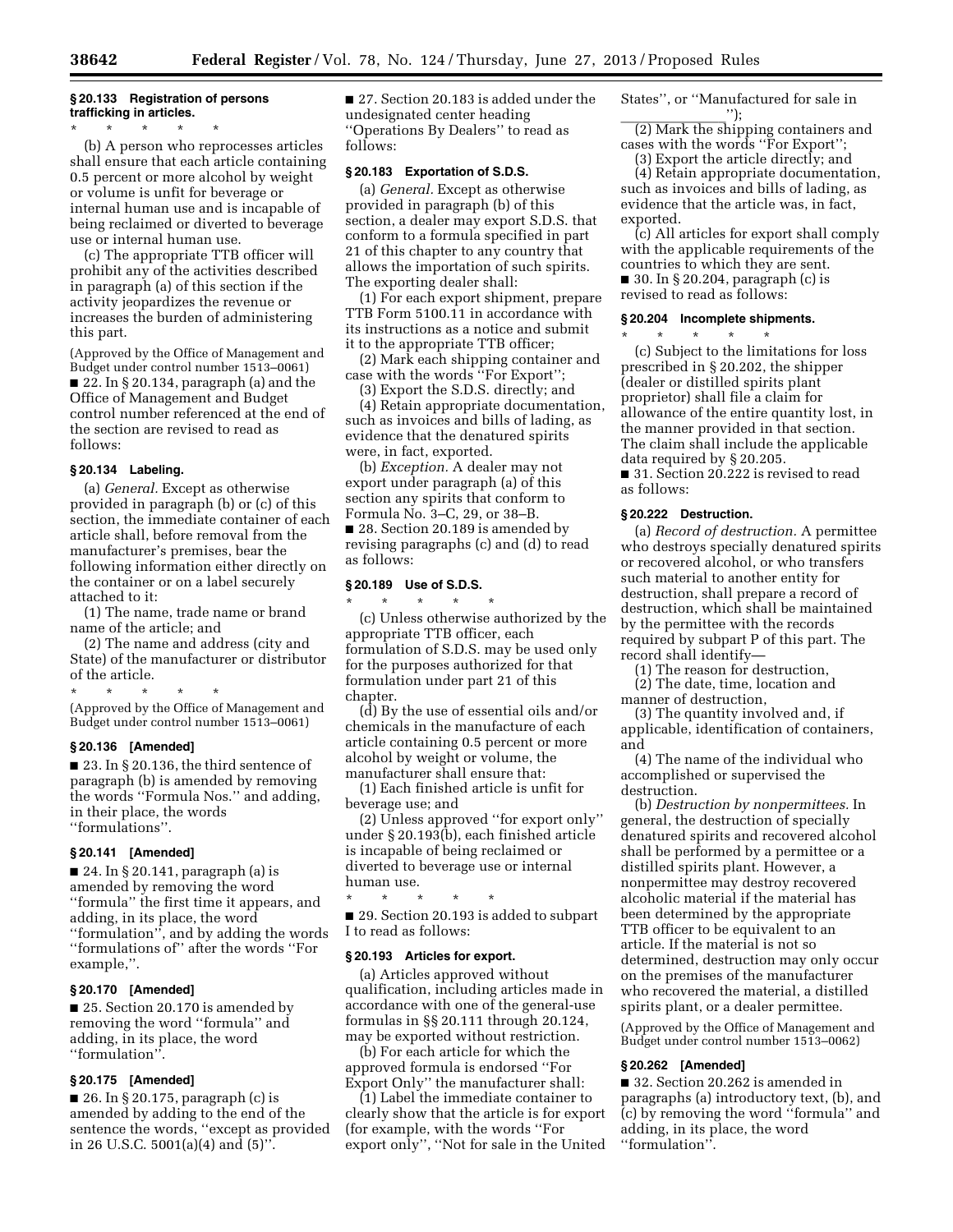#### **§ 20.263 [Amended]**

■ 33. Section 20.263 is amended in paragraphs (a) introductory text, (b), and (c) by removing the word ''formula'' and adding in its place, the word ''formulation''.

■ 34. In § 20.264, paragraphs (a)(1) and (2) are revised, paragraph (a)(4) is added, and the Office of Management and Budget control number referenced at the end of the section is revised to read as follows:

## **§ 20.264 User's records and report of products and processes.**

(a) *Records.* (1) Each user shall maintain separate accountings of—

(i) The number of gallons of each formulation of new S.D.S. used for each product or process, recorded by the code number prescribed by § 21.141 of this chapter; and

(ii) The number of gallons of each formulation of recovered S.D.S. used for each product or process, recorded by the code number prescribed by § 21.141 of this chapter.

(2) Each user who recovers specially denatured spirits shall maintain separate accountings of the number of gallons of each formulation of specially denatured spirits recovered from each product or process, recorded by the code number prescribed by § 21.141 of this chapter.

\* \* \* \* \* (4) Each user who manufactures articles for export subject to § 20.193(b) shall retain the documentation required by § 20.193(b)(4).

\* \* \* \* \* (Approved by the Office of Management and Budget under control number 1513–0062)

## **PART 21—FORMULAS FOR DENATURED ALCOHOL AND RUM**

■ 35. The authority citation of part 21 continues to read as follows:

**Authority:** 5 U.S.C. 552(a), 26 U.S.C. 5242, 7805.

■ 36. Section 21.21a is added to read as follows:

### **§ 21.21a Formula No. 12–A.**

*Formula.* To every 100 gallons of alcohol of not less than 185 proof add: Five gallons of toluene or 5 gallons of heptane.

■ 37. In § 21.24, paragraph (a) is revised to read as follows:

## **§ 21.24 Formula No. 20.**

(a) *Formula.* To every 100 gallons of ethyl alcohol of not less than 195 proof add:

A total of 2.0 gallons of either unleaded gasoline, rubber hydrocarbon solvent, kerosene, deodorized kerosene,

alkylate, ethyl tertiary butyl ether, high octane denaturant blend, methyl tertiary butyl ether, naphtha, natural gasoline, raffinate, or any combination of these; or

A total of 5.0 gallons of toluene. \* \* \* \* \*

■ 38. In subpart C, § 21.25 is added to read as follows:

### **§ 21.25 Formula No. 35.**

*Formula.* To every 100 gallons of alcohol of not less than 185 proof add:

29.75 gallons of ethyl acetate having an ester content of 100 percent by weight or the equivalent thereof not to exceed 35 gallons of ethyl acetate with an ester content of not less than 85 percent by weight.

■ 39. In § 21.33, paragraph (a) is revised to read as follows:

## **§ 21.33 Formula No. 2–B.**

(a) *Formula.* To every 100 gallons of alcohol add:

One-half gallon of rubber hydrocarbon solvent, 1⁄2 gallon of toluene, 1⁄2 gallon of heptane, 1⁄2 gallon of hexane (mixed isomers), or 1⁄2 gallon of *n*-hexane. \* \* \* \* \*

### **§§ 21.34, 21.36, 21.39, 21.40, 21.42, 21.45, 21.46, 21.48, 21.52 through 21.54, 21.60, 21.61, 21.66, 21.69, 21.70, 21.78, and 21.81 [Removed and Reserved]**

■ 40. Sections 21.34, 21.36, 21.39, 21.40, 21.42, 21.45, 21.46, 21.48, 21.52 through 21.54, 21.60, 21.61, 21.66, 21.69, 21.70, 21.78, and 21.81 are removed and reserved.

## **§ 21.35 [Amended]**

■ 41. In § 21.35, paragraph (a) is amended by adding the words ''cyclohexane or'' before the words ''methyl alcohol.''

# **§ 21.63 [Amended]**

 $\blacksquare$  42. In § 21.63, paragraph (a) is amended by adding the words ''8.75 pounds of potassium hydroxide, on an anhydrous basis;'' before the words ''or 12.0 pounds of caustic soda,''.

### **§ 21.65 [Amended]**

 $\blacksquare$  43. In § 21.65, the list in paragraph (a) is amended by adding entries reading ''Cornmint oil.'', ''Distilled lime oil.'', ''L(–)–Carvone.'', ''Lemon oil.'', and ''Peppermint oil, Terpeneless.'', in appropriate alphabetical order.  $\blacksquare$  44. In § 21.68, paragraphs (a)(1) and (2) are revised to read as follows:

## **§ 21.68 Formula No. 38–F.**

 $(a) * * * *$ 

(1) Six pounds of either boric acid, N.F., Polysorbate 80, N.F., or Poloxamer 407, N.F.;  $1^{1/3}$  pounds of thymol, N.F.; 11/<sup>3</sup> pounds of chlorothymol, N.F. XII; and  $1^{1/3}$  pounds of menthol, U.S.P.; or

(2) A total of at least 3 pounds of any two or more denaturing materials listed under Formula No. 38–B, plus sufficient boric acid, N.F., Polysorbate 80, N.F., or Poloxamer 407, N.F. to total 10 pounds of denaturant; or

\* \* \* \* \*

■ 45. Section 21.91 is amended by adding a sentence at the end of the section to read as follows:

#### **§ 21.91 General**

\* \* \* The authorization of a substitute denaturant may be published in a TTB Ruling.

■ 46. Section 21.94a is added to read as follows:

#### **§ 21.94a Alkylate.**

(a) *API gravity at 60* °*F.* 70.4.

(b) *Reid vapor pressure (PSI).* 5.60 maximum.

(c) *Distillation (*°*F):* 

(1) *I.B.P.* 109.0.

(2) *10 percent.* 186.6.

(3) *50 percent.* 221.1.

(4) *90 percent.* 271.8.

(5) *End point distillation.* 375.7.

#### **§§ 21.98, 21.103, 21.104, 21.111, 21.121, 21.122, and 21.128 [Removed and Reserved]**

■ 47. Sections 21.98, 21.103, 21.104, 21.111, 21.122, and 21.128 are removed and reserved.

■ 48. Section 21.105a is added to read as follows:

## **§ 21.105a Cornmint oil (Mentha arvensis and Mentha canadensis).**

(a) *Specific gravity at 25* °*C.* 0.895 to 0.905.

(b) *Refractive index at 20* °*C.* 1.4580 to 1.4590.

(c) *Optical rotation at 20*  $\degree$ *C.*  $-18\degree$  to  $-36^\circ$ .

(d) *Alcohol content (as menthol).* 65 percent minimum.

(e) *Ketone content (as menthone).* 5 percent minimum.

■ 49. Section 21.105b is added to read as follows:

# **§ 21.105b Cyclohexane.**

(a) *Specific gravity at 20* °*C.* 0.75 to 0.80.

(b) *Odor.* Characteristic odor.

■ 50. Section 21.106a is added to read as follows:

### **§ 21.106a Distilled lime oil (Citrus aurantifolia).**

(a) *Specific gravity at 25* °*C.* 0.850 to 0.870.

(b) *Refractive index at 20* °*C.* 1.4740 to 1.4780.

(c) *Optical rotation at 20* °*C.* +30° to +50°.

(d) *Aldehyde content (as citral).* 0.5 to 3.0 percent.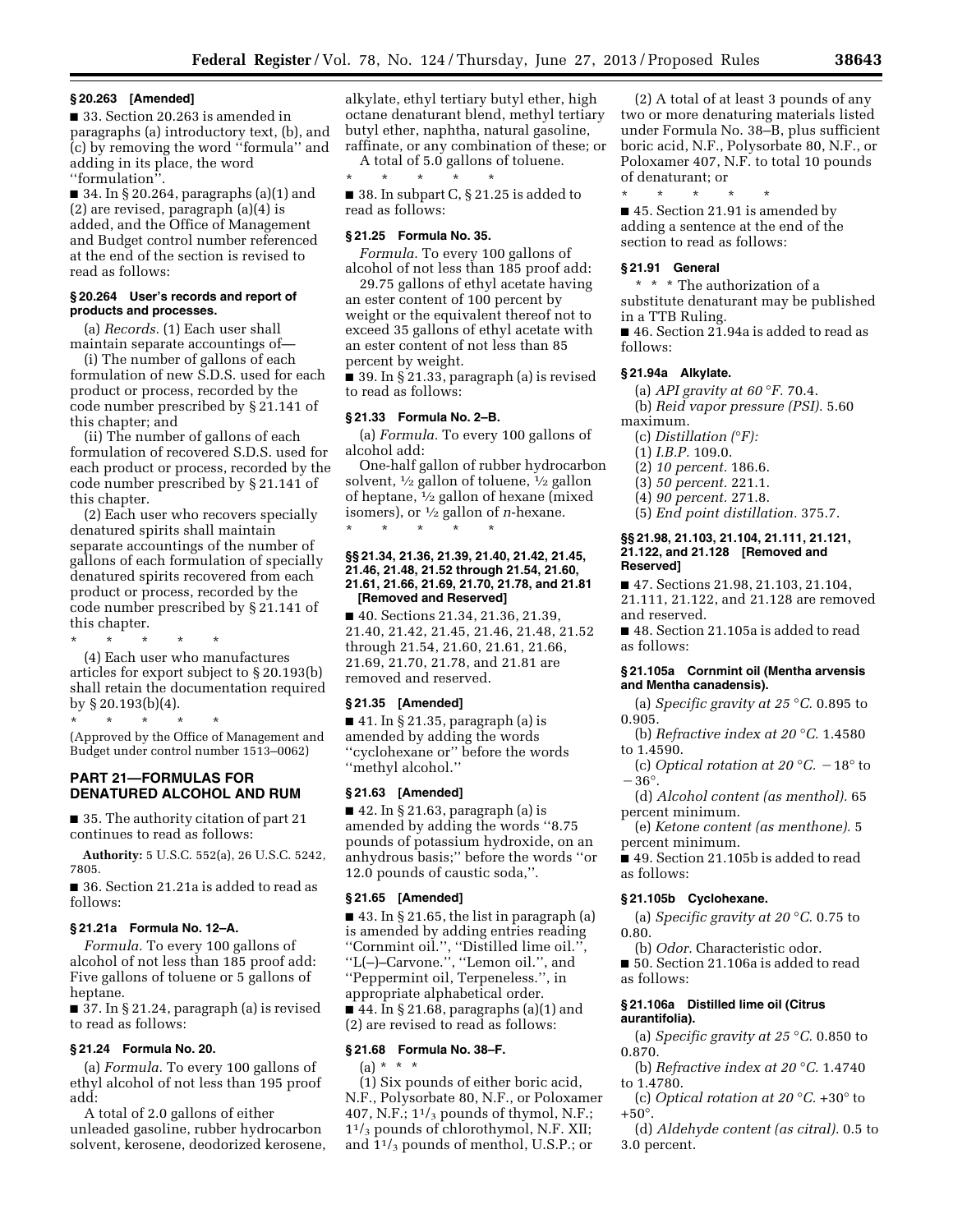(e) *Terpene content (as limonene).* 45 percent minimum.

■ 51. Section 21.108a is added to read as follows:

## **§ 21.108a Ethyl tertiary butyl ether.**

(a) *Purity.* ≥95.0 percent.

(b) *Color.* Colorless to light yellow.

(c) *Odor.* Terpene-like. (d) *Specific gravity at 20* °*C.* 0.70 to 0.80.

(e) *Boiling point (*°*C).* 73.

■ 52. Section 21.112a is added to read as follows:

#### **§ 21.112a Hexane (mixed isomers).**

(a) *General.* Minimum 55 percent *n*hexane.

(b) *Distillation range.* No distillate should come over below 150 °F and none above 160 °F.

(c) *Odor.* Characteristic odor.

■ 53. Section 21.112b is added to read as follows:

## **§ 21.112b n-Hexane.**

(a) *General.* Minimum 97 percent purity.

(b) *Distillation range.* No distillate should come over below 150 °F and none above 160° F.

(c) *Odor.* Characteristic odor.

■ 54. Section 21.112c is added to read as follows:

#### **§ 21.112c High octane denaturant blend.**

(a) *API Gravity at 60* °*F.* 40 to 65. (b) *Reid Vapor Pressure (PSI).* 6 to 15.

(c) *Isopropyl alcohol.* 24 to 40 percent volume.

(d) *Methyl alcohol.* 1.6 to 9.6 percent volume.

(e) *Diisopropyl ether (DIPE).* 4 to 12 percent volume.

(f) *tert-Butyl alcohol.* 4 to 12 percent volume.

(g) *Iso-pentane.* 4 to 9 percent volume.

(h) *Pentane.* 4 to 9 percent volume.

(i) *Pentene.* 0 to 2.4 percent volume.

(j) *Hexane.* 2 to 6 percent volume.

(k) *Heptane.* 1 to 3 percent volume.

(l) *Sulfur (ppm).* 0 to 120.

(m) *Benzene (% vol.).* 0 to 1.1.

(n) *Distillation (*°*F):* 

(1) *10 percent.* 80 to 168.

(2) *50 percent.* 250.

(3) *End point distillation.* 437. ■ 55. Section 21.115a is added to read

as follows:

## **§ 21.115a Lemon oil (Citrus limonium).**

(a) *Specific gravity at 25* °*C.* 0.850 to 0.860.

(b) *Refractive index at 20* °*C.* 1.4570 to 1.4580.

(c) *Optical rotation at 20* °*C.* +55° to  $+65^\circ$ .

(d) *Terpene content (as limonene).* 65 percent minimum.

■ 56. Section 21.115b is added to read as follows:

## **§ 21.115b L(–)–Carvone.**

(a) *Specific gravity at 25* °*C.* 0.955 to 0.965.

(b) *Refractive index at 20* °*C.* 1.495 to 1.500.

- (c) *Angular rotation.*  $-57^{\circ}$  to  $-62^{\circ}$ . (d) *Assay.* Not less than 97.0 percent.
- 57. Section 21.118a is added to read

as follows:

## **§ 21.118a Methyl tertiary butyl ether.**

(a) *Purity.* ≥97.0 percent.

(b) *Color.* Clear, colorless.

(c) *Odor.* Turpentine-like.

(d) *Specific Gravity at 20* °*C.* 0.70 to 0.80.

(e) *Boiling Point (*°*C).* 55.

■ 58. Section 21.118b is added to read as follows:

#### **§ 21.118b Naphtha.**

(a) *API Gravity at 60* °*F.* 30 to 85. (b) *Reid Vapor Pressure (PSI).* 8

maximum.

(c) *Specific Gravity at 20* °*C.* 0.70 to 0.80.

(d) *Distillation (*°*F):* 

(1) *I.B.P.* 85 maximum.

(2) *10 percent.* 130 maximum.

(3) *50 percent.* 250 maximum.

(4) *90 percent.* 340 maximum. (e) *End point distillation.* 380

maximum.

(f) *Copper corrosion.* One (1).

(g) *Sabolt color.* 28 minimum.

■ 59. Section 21.118c is added to read as follows:

## **§ 21.118c Natural gasoline.**

Natural gasoline is a mixture of various alkanes including butane, pentane, and hexane hydrocarbons extracted from natural gas. It has a distillation range wherein no more than 10 percent by volume of the sample may distill below 97 °F; at least 50 percent by volume shall distill at or below 156 °F; and at least 90 percent by volume shall distill at or below 209 °F.

■ 60. Section 21.121 is revised to read as follows:

## **§ 21.121 Peppermint oil, Terpeneless.**

(a) *Specific gravity at 25* °*C.* 0.890 to 0.910.

(b) *Refractive index at 20* °*C.* 1.455 to 1.465.

(c) *Esters as menthyl acetate.* 5 percent minimum.

(d) *Menthol (free and esters).* 5 percent minimum.

■ 61. Section 21.121a is added to read as follows:

#### **§ 21.121a Potassium Hydroxide.**

(a) *Color.* White or yellow.

(b) *Specific gravity at 20* °*C.* 1.95 to 2.10.

(c) *Melting point.* 360 °C.

(d) *Boiling point.* 1320 °C.

(e) *pH (0.1M solution).* 13.5.

■ 62. Section 21.124a is added to read as follows:

#### **§ 21.124a Raffinate.**

- (a) *API Gravity at 60* °*F.* 30 to 85.
- (b) *Reid Vapor Pressure (PSI).* 5 to 11.
- (c) *Octane (R+M/2).* 66 to 70.
- (d) *Distillation (*°*F):*
- (1) *10 percent.* 120 to 150.
- (2) *50 percent.* 144 to 180.
- (3) *90 percent.* 168 to 200.

(4) *End point distillation.* 216 to 285. ■ 63. Section 21.130a is added to read

as follows:

maximum.

maximum.

maximum.

maximum.

as follows:

0.80 to 0.90.

**§ 21.132 Toluene.** 

by volume below 112.

**§ 21.141 [Amended]** 

''Formulas authorized.'' **§ 21.151 [Amended]** 

■ a. Removing the entries for

by:

by:

(f) *Distillation (*°*F):* 

### **§ 21.130a Straight run gasoline.**

(a) *General.* Straight run gasoline is a mixture consisting predominantly (greater than 60 percent by volume) of  $C_4$ ,  $C_5$ ,  $C_6$ ,  $C_7$  and/or  $C_8$  hydrocarbons, and is either:

(1) A petroleum distillate coming straight from an atmospheric distillation unit without being cracked or reformed, or

(2) A condensate coming directly from an oil/gas recovery operation. (b) *API gravity.* 72° minimum, 85°

(c) *Reid vapor pressure (PSI).* 15

(d) *Sulfur.* 120 ppm maximum. (e) *Benzene.* 1.1 percent by volume

(1) *10 percent.* 97 minimum, 158

(a) *Specific Gravity at 15.56*°*/15.56*°*C.* 

(2) *50 percent.* 250 maximum. (3) *Final boiling point.* 437 maximum. ■ 64. Section 21.132 is revised to read

(b) *Boiling point (*°*C).* 110.6. (c) *Distillation range (*°*C).* Not more than 1 percent by volume should distill below 109, and not less than 99 percent

(d) *Odor.* Characteristic odor.

 $\blacksquare$  65. In § 21.141, the table is amended

■ a. Removing the entry for "Antiseptic, bathing solution (restricted).'', and ■ b. Removing each reference to ''2–C'', ''3–B'', ''6–B'', ''12–A'', ''17'', ''20'', ''22'', ''23–F'', ''27'', ''27–A'', ''27–B'', ''33'', ''35'', ''38–C'', ''39'', ''39–A'', "42", and "46" in the column headed

 $\blacksquare$  66. In § 21.151, the table is amended

''Benzene''; ''Bone oil (Dipple's oil)'';